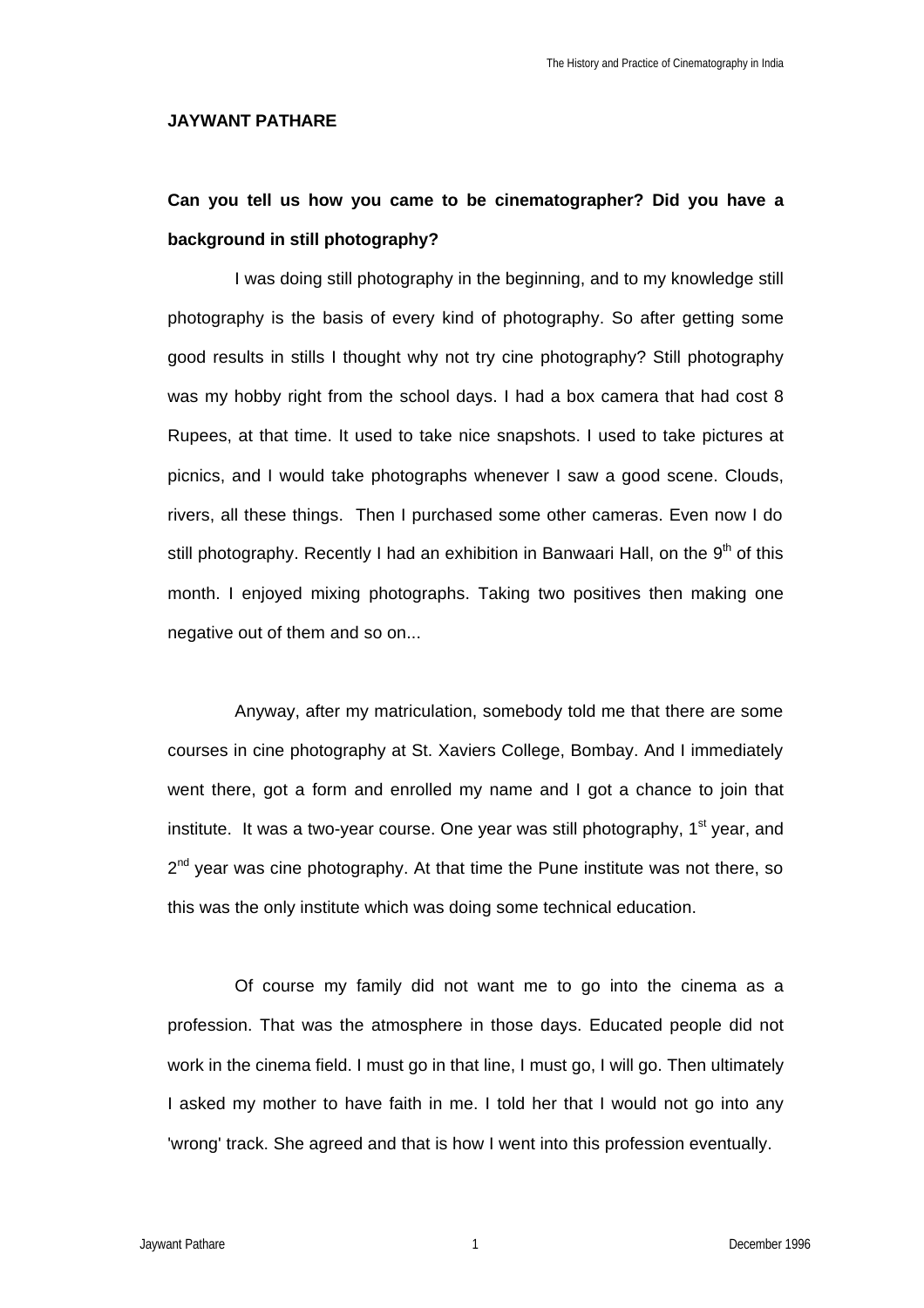#### **Which year was this?**

It was in 1944 I think.

## **Did they have any practical training?**

Practicals were very few, really speaking. It was all lectures and theory. But even then, I got a chance and I was happy. So, ultimately after finishing the course I got a certificate. Then I went to some studios but they didn't allow me to come and work as an assistant. They all said "No, you will have to stay here as an apprentice for at least one or two years. Then we will see whether you are able to work, and only then we will take you as assistant."

 Then I joined Jain-Desai Studio, in Parel. They accepted me as an apprentice. In my apprenticeship I saw four films being made. I can remember the names of three of them - *'Lalkar'*, *'Maroma'* and *'Chandragupta'*. As an apprentice, all I was doing was watching, not touching the camera, not touching the lights also, and just watching. Just observation.

## **Did you get paid?**

No, I was not paid. For two years I was not paid. Then there was a job in Eastern Studios in Worli. One of my friends told me there was a vacant post there. I went there and applied, because by that time I had learnt so many things. I had watched lighting, which is very essential in photography. Although I still did not know anything about the camera, I was studying lighting, because lighting is the real basis of photography. So that knowledge of lighting helped me. When I joined Eastern Studios, the cameraman there was Jal Mistry.

He just asked me, "What you have learnt there?" I said. "I have learnt lighting, I don't know anything about camera".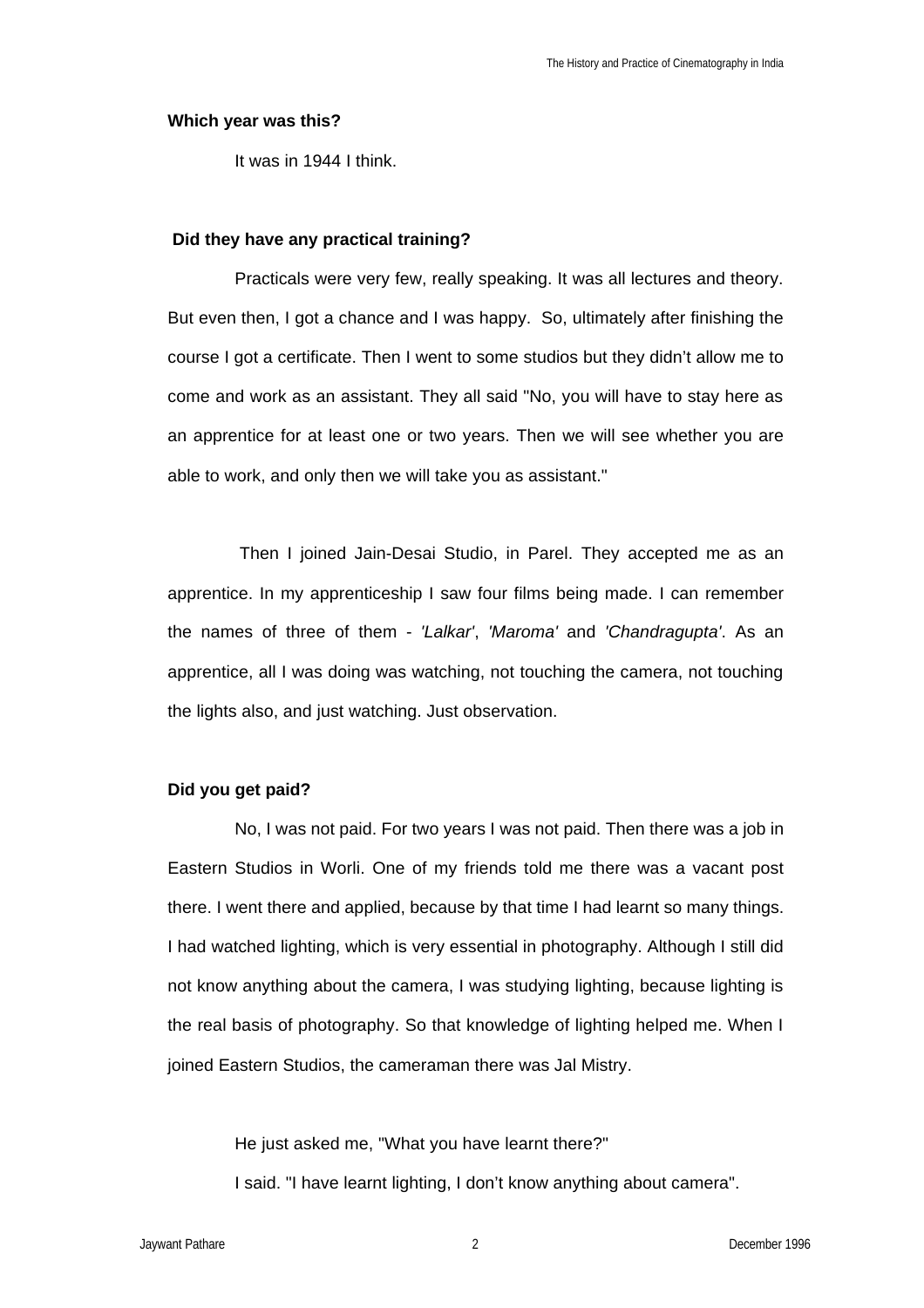He said, "So how you are going to focus?"

I said, "I will try my level best to do it ".

Then he asked me to do some lighting, background lighting. They don't give you face lighting first. Face lighting is very difficult so he asked me to do some background lighting and I did it evenly. He appreciated what I had done.

He said, " All right, you know something about lighting. This is proof that you do. You must carry on lighting because lighting is the essence of photography".

Then he asked me to learn focusing from one of his assistants.

## **Which camera did they have?**

At that time, they had a Mitchell. You could not look through this camera. It had a parallax on the viewfinder side. Before that I had seen the Debree camera, in which you could see through the viewfinder directly. But the Debree camera was too big and heavy to be picked up by one or two men. Four people used to have to carry it. It was a box type of camera, junk. Then the Mitchell camera came. Mitchell was a little bit handier. At least two persons could pick it up! But it had this parallax problem. That was rather difficult for our people to understand, but those cameramen who were already working with it were all used to it.

So then the Mitchell camera came and I started working, focusing as well. One or two shots I spoiled as well. But I told Jal Mistry frankly that I had spoilt the shots. You cannot say anything after it is all seen on the screen. Then you get thrown out. But I told him. "Please give me another take and I will see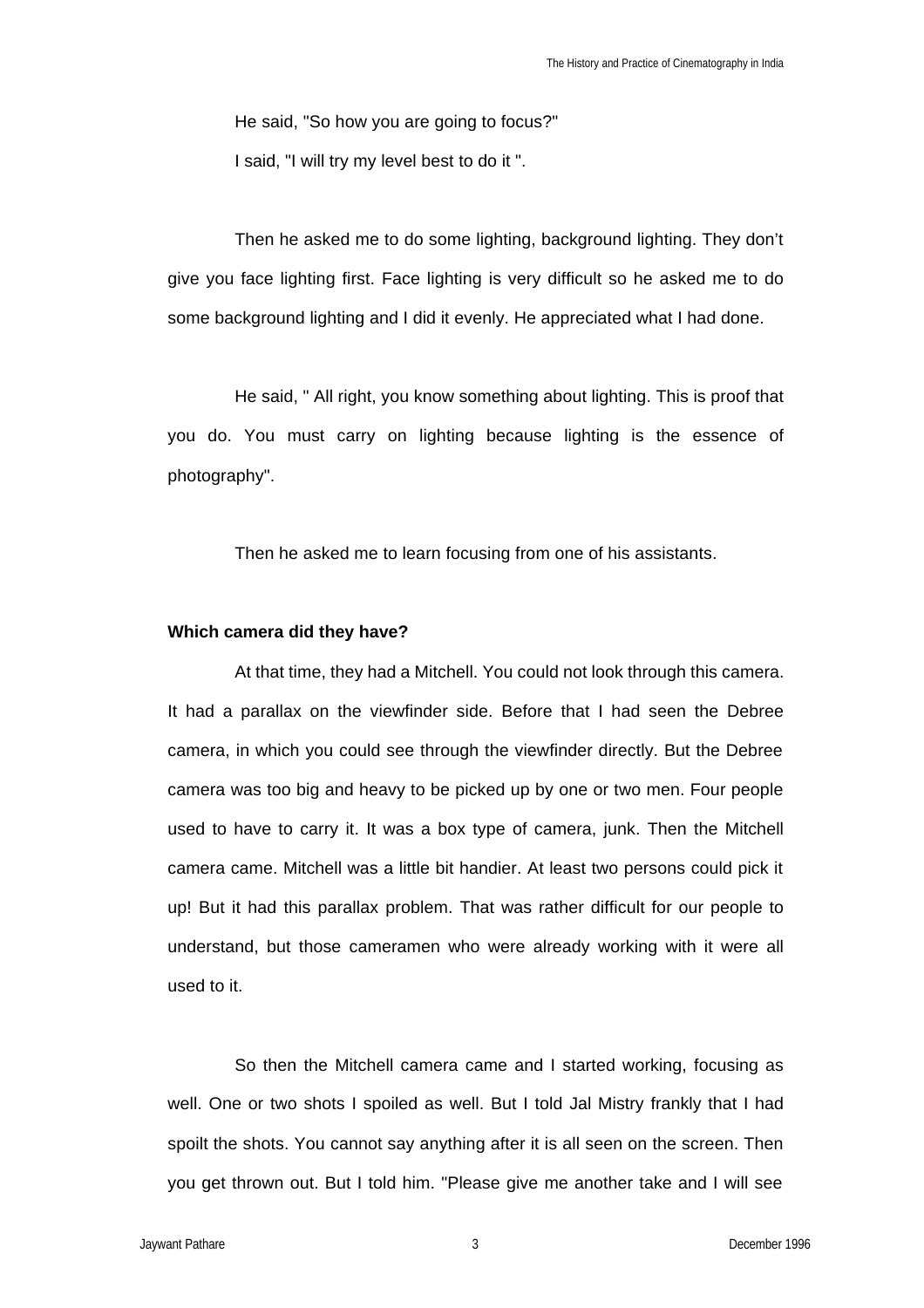that I will do correct focusing". And I did it. So it was a tough job for me.

## **Which film was that?**

That was some south Indian film. They were shooting South Indian films also in that studio at that time. I worked there for two years and I worked on the sets of South Indian, Marathi pictures and Hindi pictures, because that studio was always on hire. They used to give it on hire to whosoever would come. I used to attend from the side of the camera department of Eastern. I was not attached to any film company as such. I belonged to Eastern Studios and worked on a shift basis. Night shifts as well as Day shifts.

#### **And the cameramen were also changing?**

Of course, I worked with many different cameramen. Once someone called Nirmal Dey from Calcutta came there. He liked my work and he insisted that I should work with him on some films. So I was on a very good footing at that time. Then Raj Kapoor came to shoot his first film, *'Aag'*. I was on that shift, it was the day shift, some other fellow was doing the night shift.

I remember the first shot. Mr. Reddy was the photographer, KVS Reddy, he was the photographer and he had some fellow who was focusing but he had no lighting assistant so he asked me, "Can you do lighting?"

I said, "I can do lighting".

Then I started doing lighting and he liked what I did. Then he asked Raj Kapoor to take me on for the entire shoot of *'Aag'*. So, finally I got a chance to work regularly on a single film. I started working sincerely, without making any mistakes or anything like that. Reddy appreciated my work. Raj Kapoor also appreciated and he said "All right, you are working with me from now on". We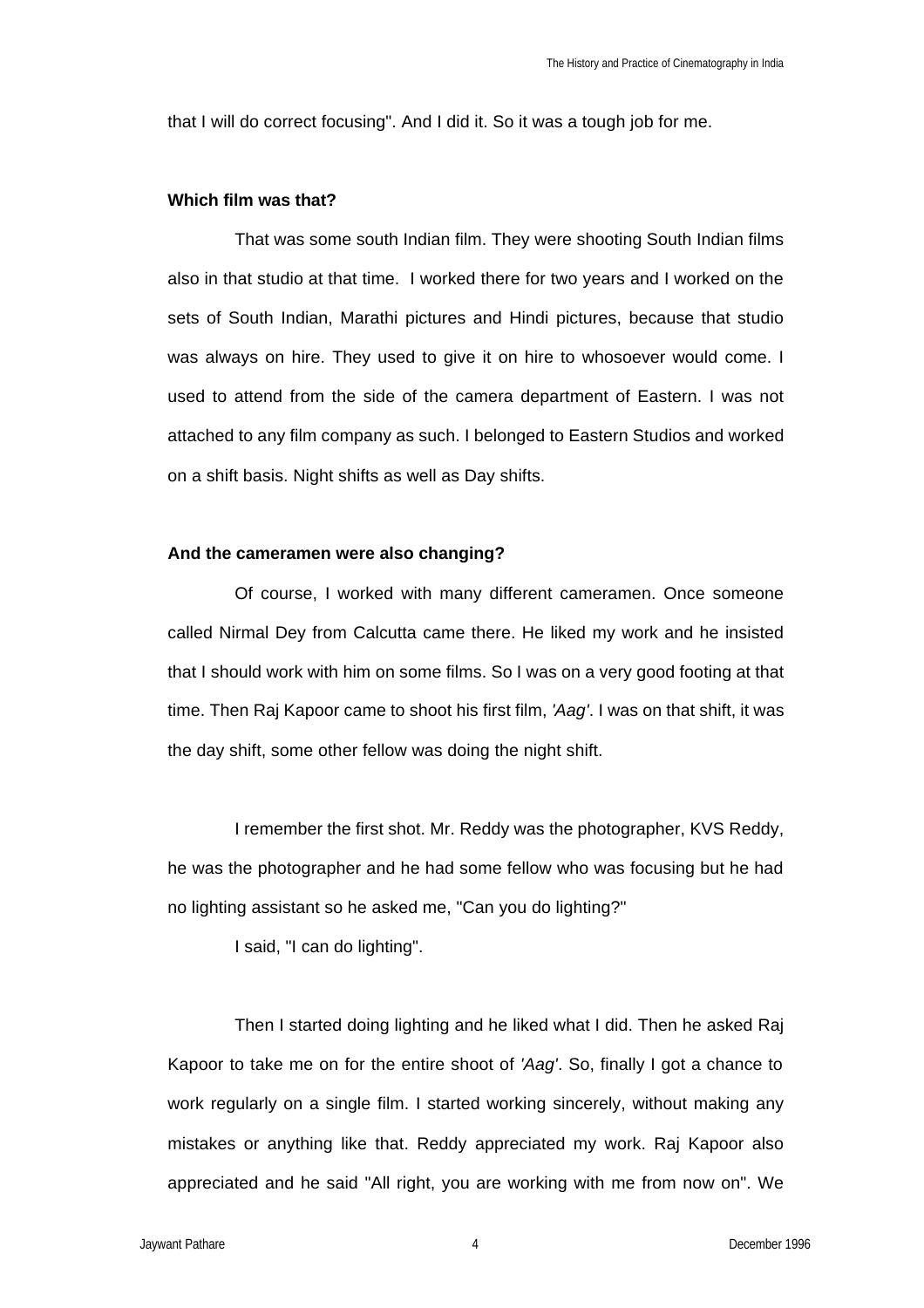completed *'Aag'*. Mr. Reddy went off after completing the film. Then Raj Kapoor started another film called *'Barsaat'*. Jal Mistry was offered the camerawork. So I started working with Jal again on *'Barsaat'*.

#### **Assisting Jal Mistry?**

Of course, assisting Jal Mistry. After the completion of *'Barsaat'*, Raj Kapoor started thinking of making his own studio in Chembur. He asked us if we would join him if he made his own studio. Jal said he could not join him as he was already working in Eastern Studio and besides he had commitments to finish, other assignments as well.

But I was ready to join Raj Kapoor and I did so. Ultimately we went to Chembur when the studio was erected. And there we started working on *'Awaara'*. Of course Raj Kapoor had Jal Mistry on his mind to do the camera for *'Awaara'* because he liked his photography very much. He appreciated Jal's contrasty and artistic lighting style. But Jal couldn't work with him; he wasn't free. Raj Kapur asked me, "Do you know of any cameramen who can work like Jal ?"

 I said, "His brother Fali is there, but he will not join us because he is a very big cameraman."

Then I told him "I have seen a film shot by one Radhu Karmakar in the Majestic cinema, go and see that film, I like his photography, his camerawork is good". So, he got a copy of that film from Majestic, saw it in the studio and liked it very much. And he then asked Radhu if he would like to work with him. So Radhu joined R.K films and that is how R.K's *'Awaara'* was started.

Now, Radhu Karmakar's style was very realistic, very natural. He used to maintain the light source faithfully. He used to say, "Day scene should feel like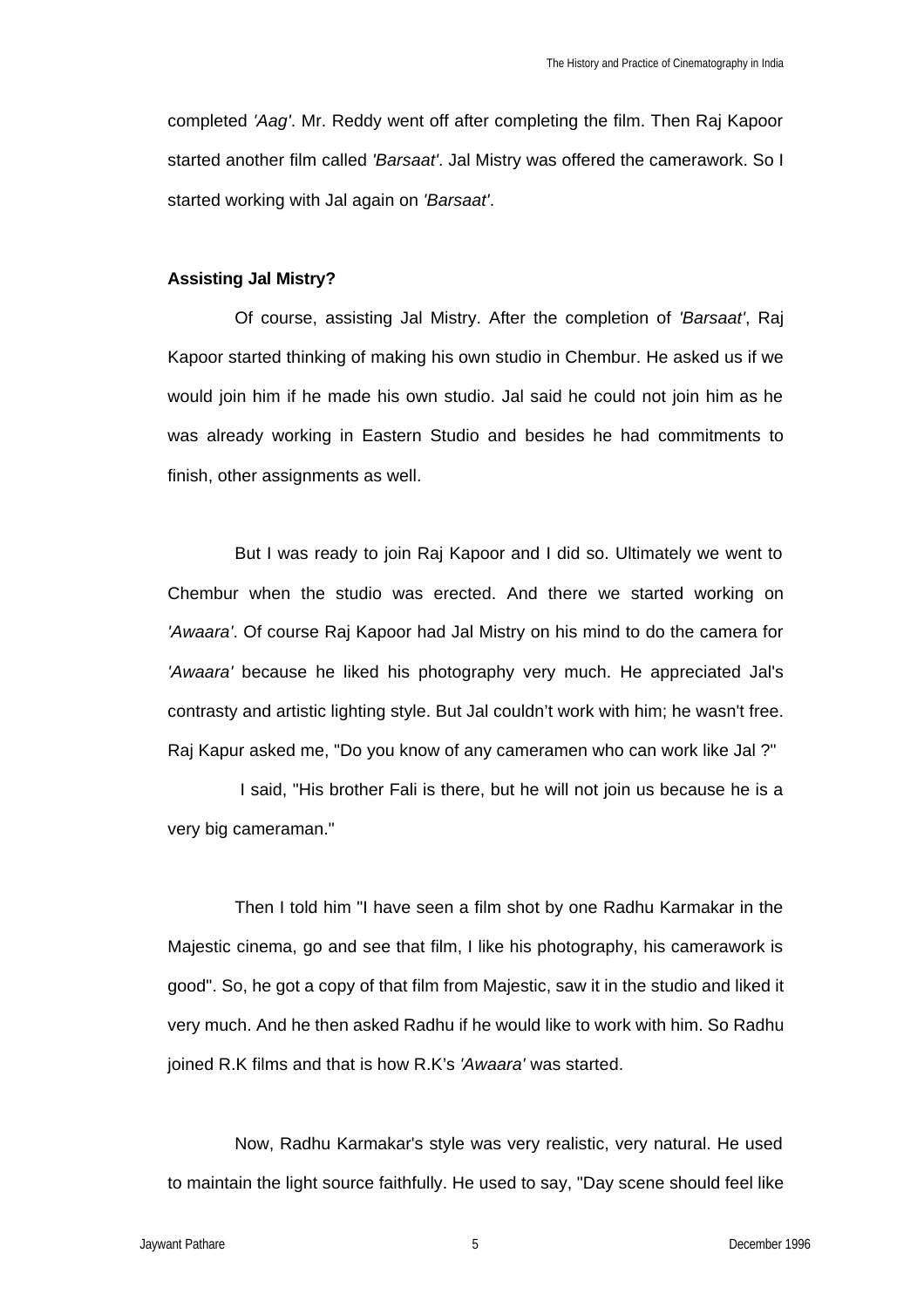day scene". Jal Mistry's lighting style on the other hand was a little artificial and decorative. Raj Kapoor liked, Radhu's 'natural' style, but sometimes he wanted something decorative, in Jal's style. So he (Raj Kapoor) would push me to speak to Radhu to try and modify his lighting. So, I told Radhu,that Raj Kapoor is not able to get Jal and his work out of his mind, and he wants something like that as well. Radhu did not believe in that type of lighting, he was not for it at all. He was a little annoyed at first, but then he said "Ok, let us try it". So in this way some of the night scenes of "*Awaara*" were shot in this 'decorative' style*. 'Awaara'* became a big hit, it ran for 50 weeks.

In the middle of the shooting of *'Awaara'*, Radhu Karmakar fell ill. I think he got Typhoid. The doctor did not permit him to come for work for at least 20 days. The problem was that we had to shoot some scenes with Prithviraj Kapoor, and he was not going to be available, as he had to go away on tour with Prithvi Theatres. So, Raj Kapoor asked me if I would be able to shoot them. I said that I could do it, but that first I would have to take permission from Radhu Karmakar. So I went to Radhu Karmakar's house and told him that Raj Kapoor was insisting that I shoot some scenes in the film and that I had come to take his permission. He agreed and so I began shooting myself.

## **Which scene was this?**

It was the scene where Leela Chitnis gets kidnapped. Prithviraj Kapoor and Leela Chitnis go for a picnic and then she gets kidnapped by gangsters. It was a huge set. Not on location, in the studio, and he wanted to do it as a night scene. The R.K. studio was a huge studio; it was complete in itself. We had trees, a full hill station set up for the picnic, and a small cottage, and these gangsters come and kidnap her. It took full two or three days to shoot that scene. Then we sent the rushes away to the lab. After three days we got some rush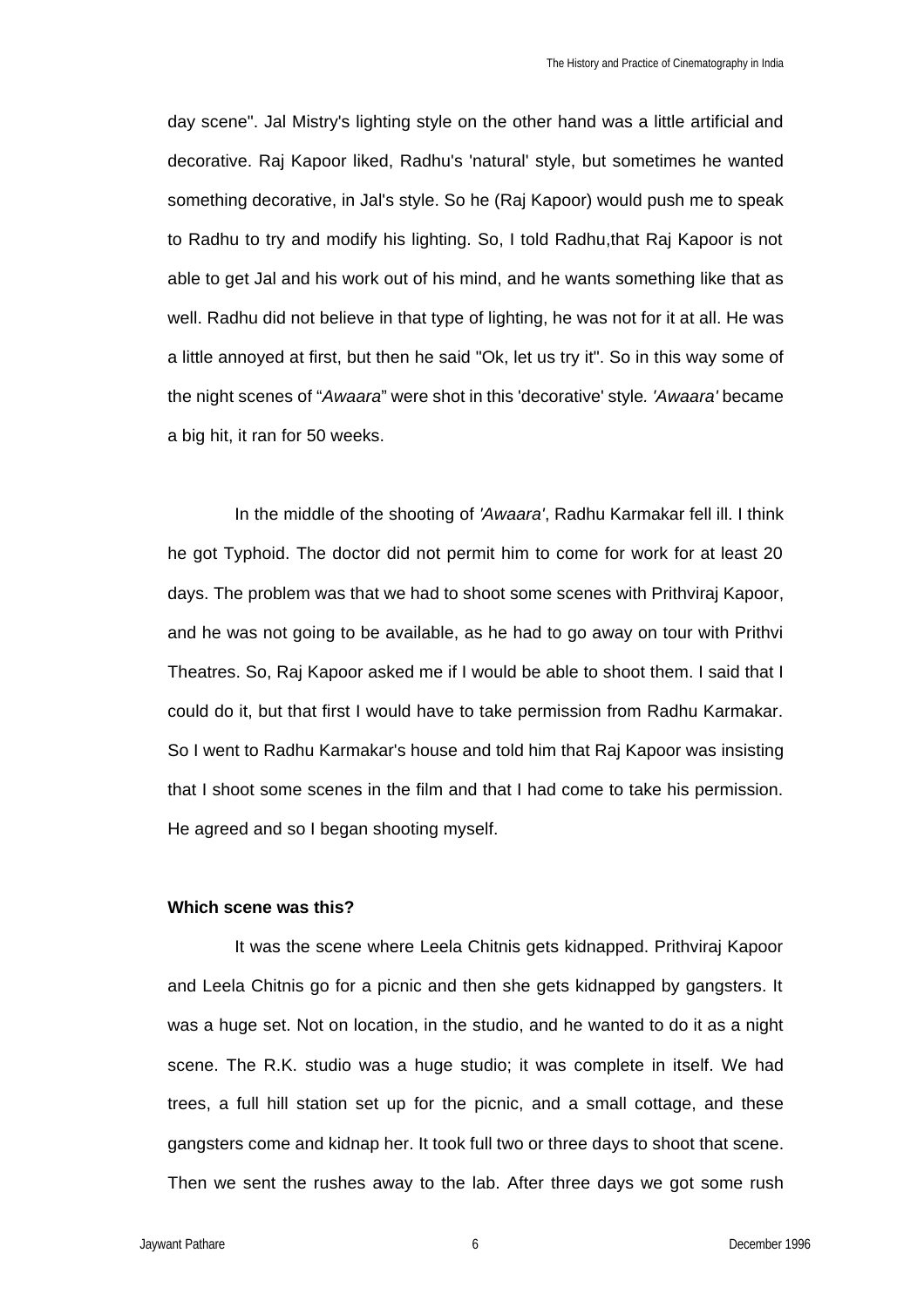prints and saw the results.

He said, "All right Jaywant, you have become a cameraman".

I was so happy, that was the moment of greatest happiness in my life. Then he said, "You are shooting my next film". That was *'Aag'.* But before we started work on that film, he had a long talk with me in his cottage.

He told me "Jaywant, I am giving you this film to shoot, but don't forget R.K. standards. Whatever you want you tell me now. If you want new lenses, I will get them for you, if you want more lights, I will get you more lights. Just don't tell me afterwards that you could not do your best because this or that thing was not there. Whatever it is, don't forget the R.K. standards."

I said, "I will take the challenge, I am ready and you will see my work", after all, I too had got a little confidence in my self after seeing my rush prints from *'Awara'*.

## **Was Raj Kapoor knowledgeable about photography?**

He was an all-rounder. You know the way in cricket you have allrounders who know everything in the game? He knew a little bit of recording, a little bit of photography. He did have an understanding. He couldn't do it himself, but understanding is also very important. In every art. In dance, he used to say, "No this is wrong because I want it like... this". He used to sit with Shanker-Jaikishen and tell them, "No, no, make some change in the music, make some other tune, cut this line or that phrase". He was interested in all the branches of filmmaking. He was not thinking of anything in his life other than films and filmmaking. And he knew something or the other about all the arts and branches of filmmaking. That is why I was very much impressed by him.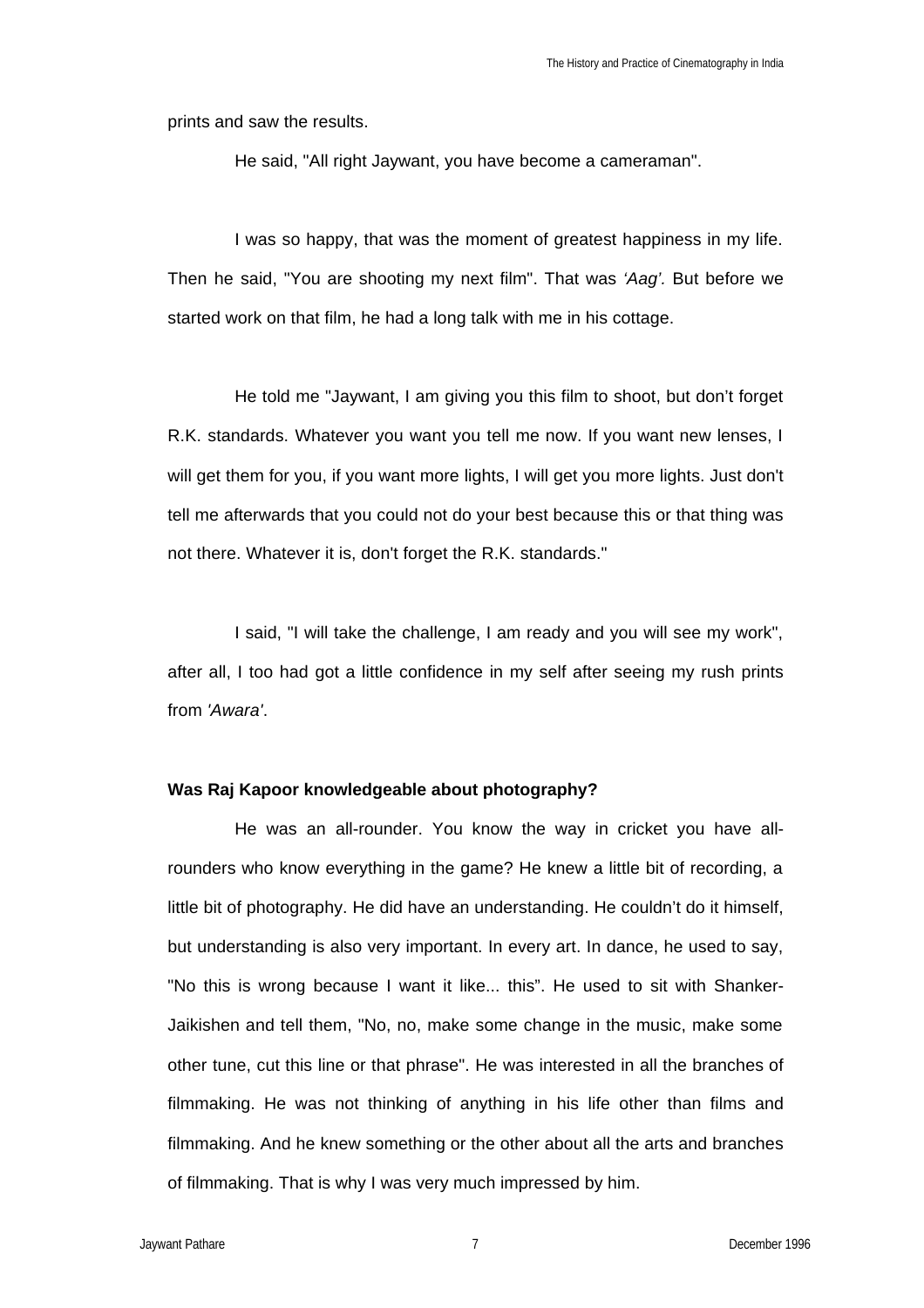### **Did** *'Aah'* **prove to be a challenge?**

It was a challenge because it was a tragic film. I had to show all the stages of TB (tuberculosis) in Raj Kapoor's face. Raj Kapoor was so beautiful at that time, that to make him a TB patient was difficult for me and the make up man. I had to do it with the lighting. I decided that I would increase the height of the main light on the face with each successive stage of the illness. In the first stage the light was kept at a normal level, in the second stage I put a highlight and made the main light a little more toppish just to get a suggestions of 'socket' eyes. Then in the then third stage I gave the face light even more height. And in the last stage I put some lights on the 'tarafa' (the catwalk) to get shadows on the face, and a little highlight so that the cheek bones would shine, but otherwise the whole face was kept dark.

He was very happy with the results and said that I had created just the effect that he had needed. This encouragement was sufficient for me to take on the challenge of Raj Kapoor's death scene at the end of the film. The scene is like this - Raj Kapoor is lying dead on the footpath, Nargis is getting married to Pran and her *baraat* is passing by, and the *baraat* being a typical one, it is full of people carrying gaslights. The plan was to inter-cut between shots of the dead Raj Kapoor and the *baraat*. At this point in the shooting I said "I would like to suggest something, I would like to take a shot, if you like it you can use it, if you don't like it, you can throw it away." The image I suggested was to have the shadows of the passing *baraat* (as if seen against the light of the gaslights) on the body of the dead Raj Kapoor, as a prelude to the actual shots of the passing *baraat*. Raj Kapoor like the idea and we shot it. When he saw the results he said that I had done very good work. The picture was completed, but it was a flop, so R.K. films went through a bad patch after that. The songs are still popular, like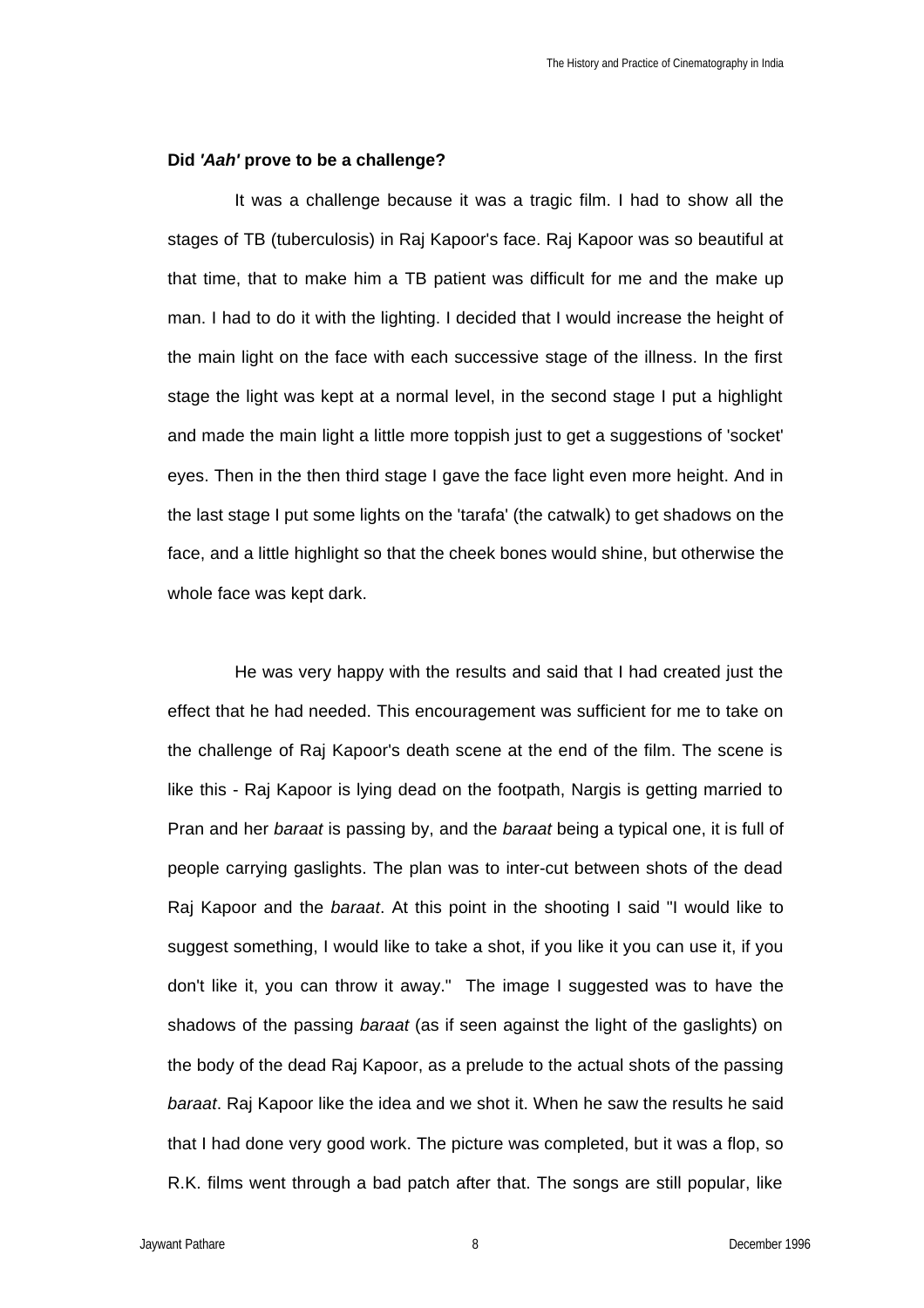"*Raja ki Aayegi Baraat*", but the film flopped.

It was in this period after the flop of *Aag* that Hrishikesh Mukerjee came to sign Raj Kapoor for *'Anaari'.* Hrishikesh Mukerjee and the producer, Mr. Laxman Lulla, both came to sign Raj Kapoor for the film. Raj Kapoor told them that he wanted to work in their film, but also requested that they take me on as the cameraman. Radhu Karmakar was already working for his company, and it was going through a difficult time, so he was worried about me and about my work. That is why he asked them to take me on. *'Anaari'* had Raj Kapoor and Nutan, and Raj Kapoor was just like any other artiste on that set, not involved with the production aspect at all.

Hrishikesh Mukherjee was a little panicky because he had never worked with me and there was not much 'understanding' between us at that stage. I used to do whatever he told me to do. I never said no to anything - to trolley shots or to crane shots or to anything else. After that he got a little more confidence in me. After seeing the rush prints he told me that the work was very good, and he got to know what I could give him in my work. By the time we finished *'Anaari'*, I can say, that an 'understanding' had grown between me and Hrishikesh Mukherjee.

# **Did you order any new equipment when you were shooting** *'Aah'***, since Raj Kapoor had told you that you could order anything you want?**

No, because everything was there already. All the cameramen were using the same lenses at that time. But he just gave me a chance to say if I needed anything. He didn't want me to say that I was not able to do my best because some equipment was not there.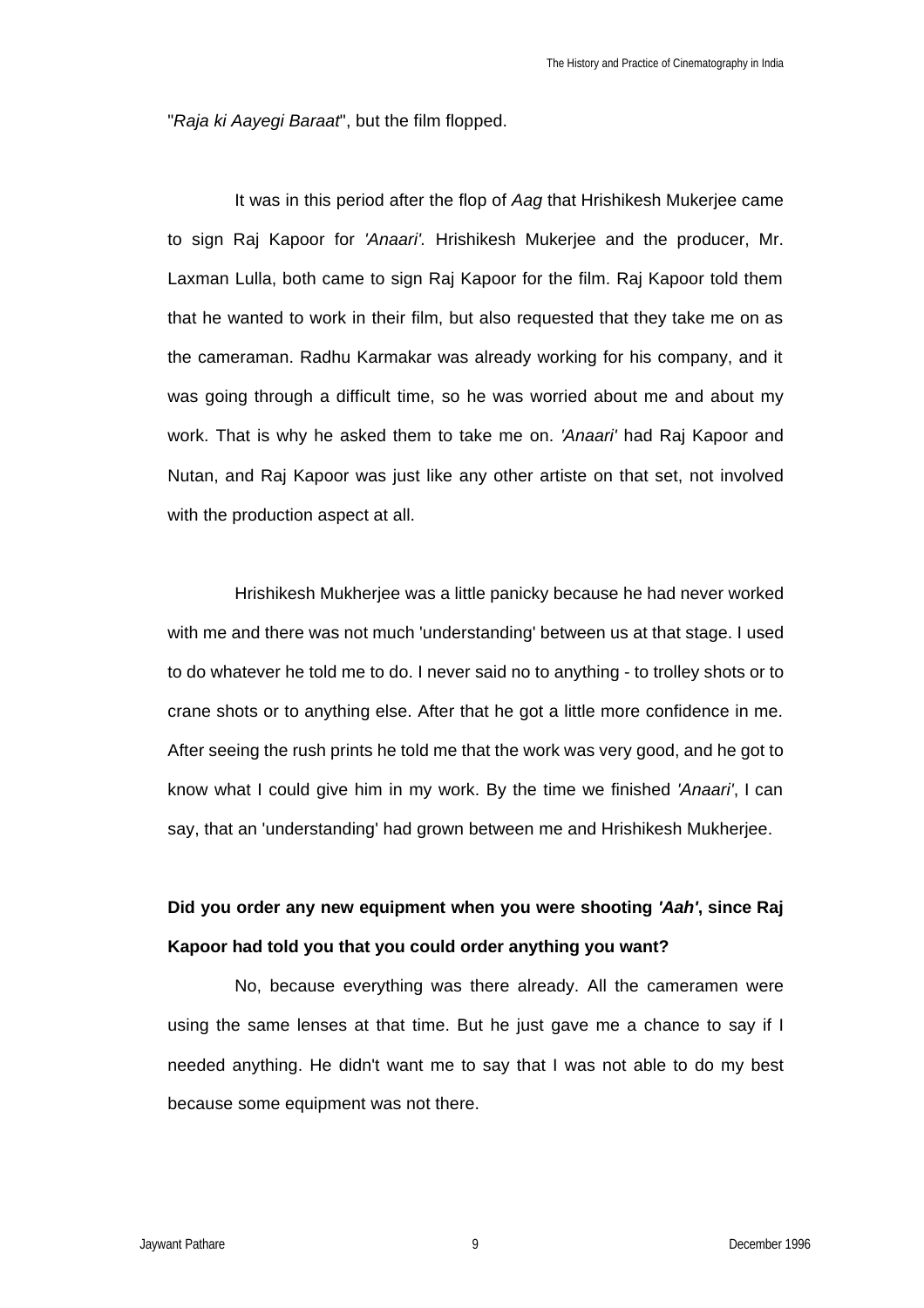#### **So what kind of equipment was there?**

Mitchell camera was there, lights were there, arc lights were there. They had their own arc lights even though they were quite expensive. Normally people used to hire them from outside, but R.K had their own lights, and they had plenty of lights. So I had nothing to worry about.

### **What kind of lenses were you using?**

Normal fixed lenses, there were no zoom lenses at that time. We were mostly doing trolley shots instead of zoom shots. Nowadays, you can zoom from here to there. But at that time every time we needed a shot like that the trolley was used. The lenses we had as I said were normal lenses, - 50, 35, wide angle and 75, just these four lenses. With these four lenses we had to finish the film. The lenses were mainly 'Cooke' lenses and when the zoom came it was from some other company in France - yes, it was Angineux.

## **When did you first see the zoom come in?**

Zoom lenses came afterwards; I think it was only after '*Aanari'* that I saw a zoom lens.

We use the Zoom lens a lot nowadays, because the Trolley has almost vanished. It is used only sideways, not for frontal movements anymore. For all frontal movements nowadays we tend to use the zoom lens. I began using the zoom lens almost throughout the shooting of my films. It cuts down the need to shift the camera, suppose you want to come a little closer to one character, then I just zoom in. Hrishi-*da* has a particular style of connecting the characters. He will want the camera to pan from one character to another and then pan back again. In the return pan he would want to include the entry of another character. So there would be 4 movements in all.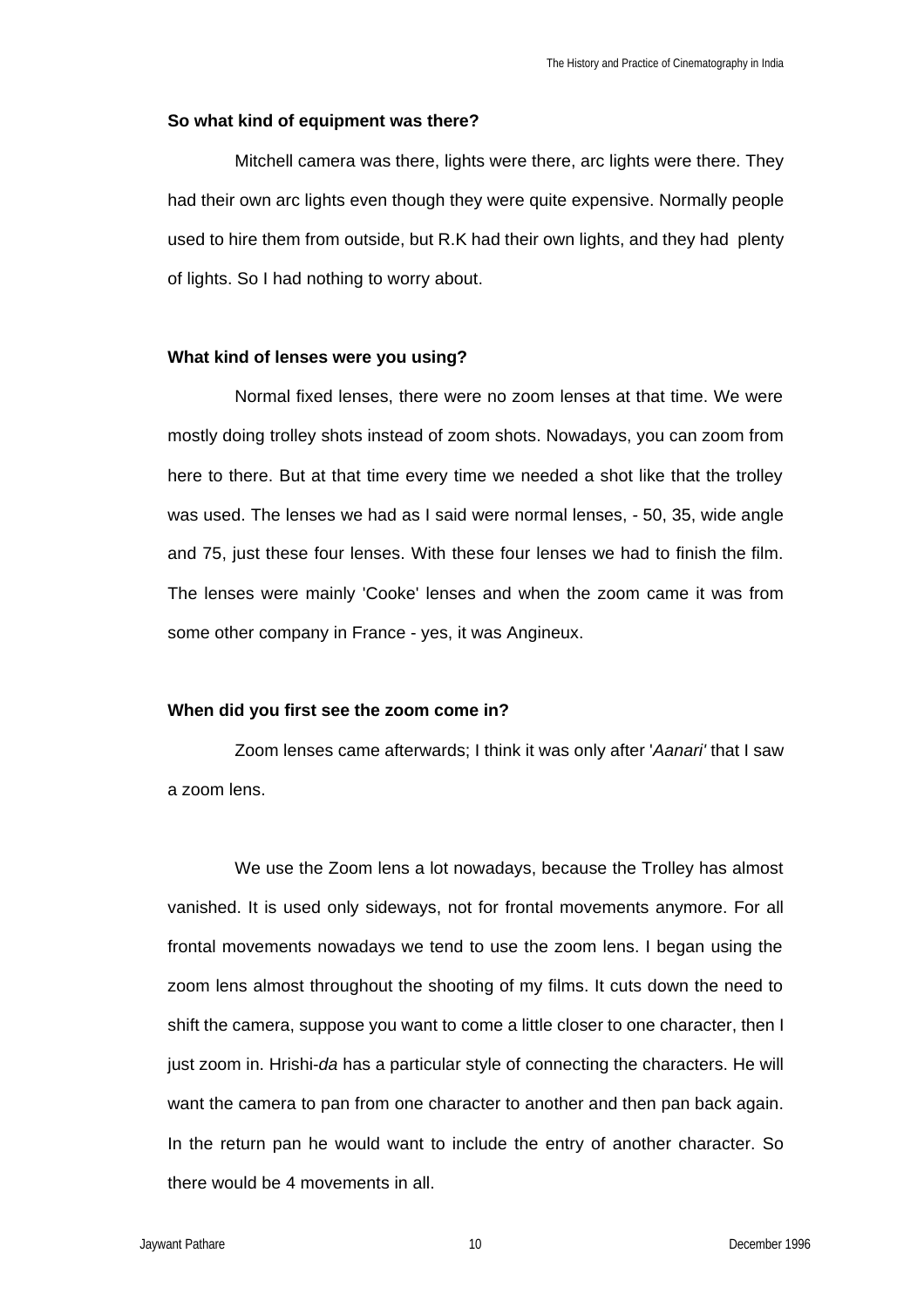The zoom lens was very helpful in achieving this. For steady close ups of course you don't need the zoom. But I feel that you must stick to one lens in any film, different lenses have different characters, one may be slightly soft, the other very sharp and then there is the question of correct negative density, you should use one lens to ensure a uniform negative density. I know I have to use the zoom, so I use it throughout a film

#### **And did you use the crane?**

Yes I used the crane. Then, we also had a dolly which could crane and track at the same time. We had a very good dolly in R.K films. I used that also. The equipment in R.K was very beautiful - the crane, lights and everything was in very good condition.

You should know why you are using the crane. The Crane shot should have a purpose; there should be a real demand for it in the story and in the scene.

Let me give you an example, once in a film with Hrishi-*da*, there was a scene of a man who has lost everything, his daughter has also run away from home or something like that. Hrishi-*da* asked me to take it as a crane shot, I got on to the crane and then came down and asked him why he wanted it be a crane shot. He said "I want you to come down in such a way that it feels as if to suggest that the ground has slipped away from under the actor's feet". So this is an instance where the situation can demand a crane shot. But I find that it is often used without a reason nowadays. But a crane is good to use in a song sequence, where there is a lot of movement, in a mob scene or when you have to cover large amounts of people.

Jaywant Pathare **1996 Community 11 Community December 1996 December 1996**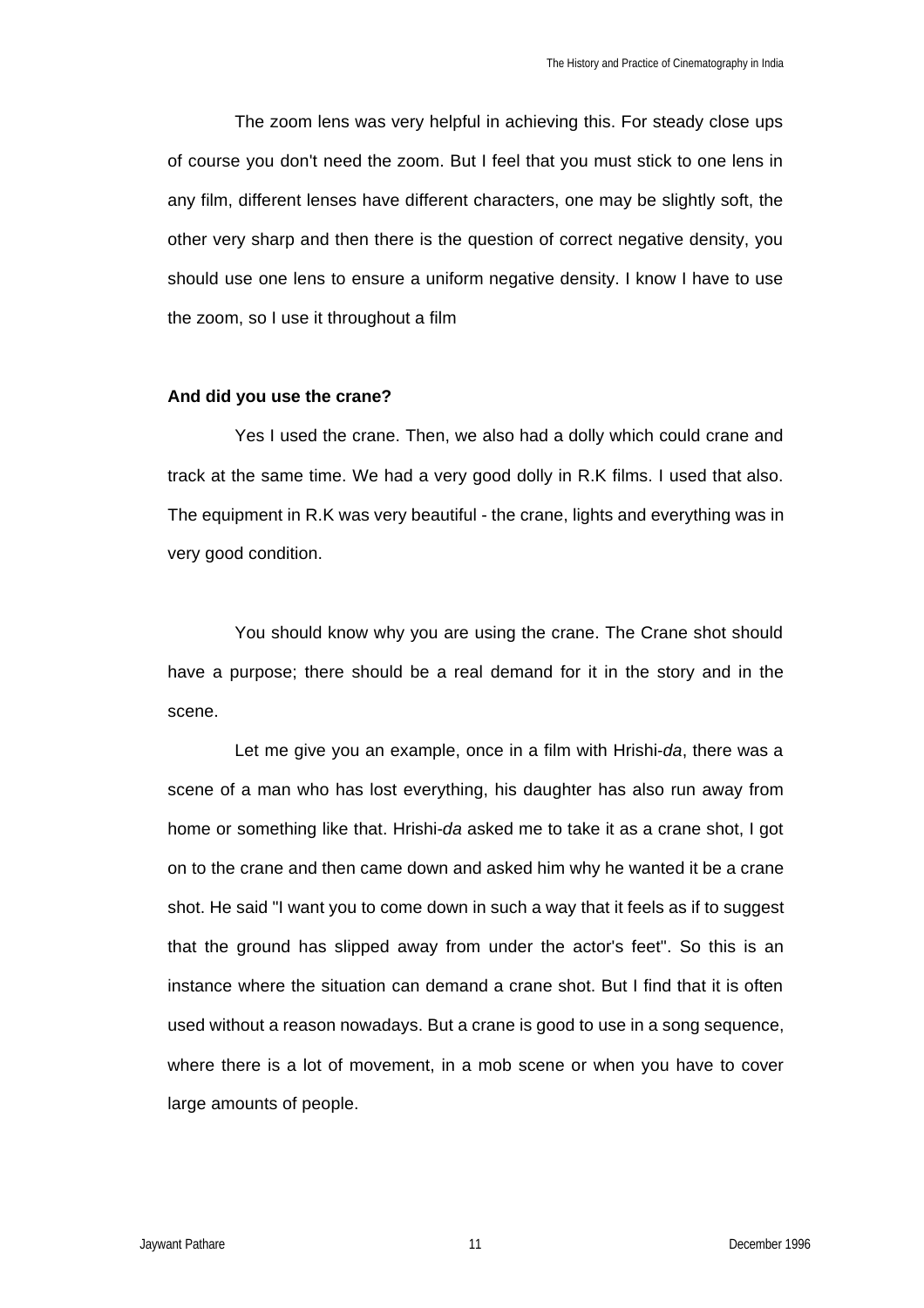### **When did you first use a crane or see a crane being used in films?**

The first time I saw a crane was in Eastern Studio. It was a small crane, about 12 feet high. Then I saw crane that was up to 14 feet. Ultimately I saw one crane in Raj Kamal Studios which was much higher, about 50 feet or so.

## **And what was the stock that you used?**

Black and White Stock, for *Anaari* and also for all the pictures we did in RK Studios.

## **Kodak or Orwo?**

Kodak.

## **What was the film speed of the stock?**

The Kodak stock's film speed was 100 ASA. Raj Kapoor used to prefer Kodak. He used to purchase the stock from Kodak in bulk so that you could get one uniform emulsion number for all the footage of one film. Raj Kapoor was very particular about the emulsion numbers and these kinds of things.

## **Did you use a lot of filters?**

Yes of course, in B&W we used to use plenty of filters. In colour we don't need filters. But in the Black and White days we used to use the orange filter, and the yellow filter and sometimes to give the effect of a cloudy sky we used to use orange or red filter, 50G or 23A. These numbers I still remember because we used to use them all the time. And we used them a lot outdoors to darken the sky.

## **You used to do a lot of outdoor shooting?**

Yes, of course. I think one third of the work we would do was outdoors,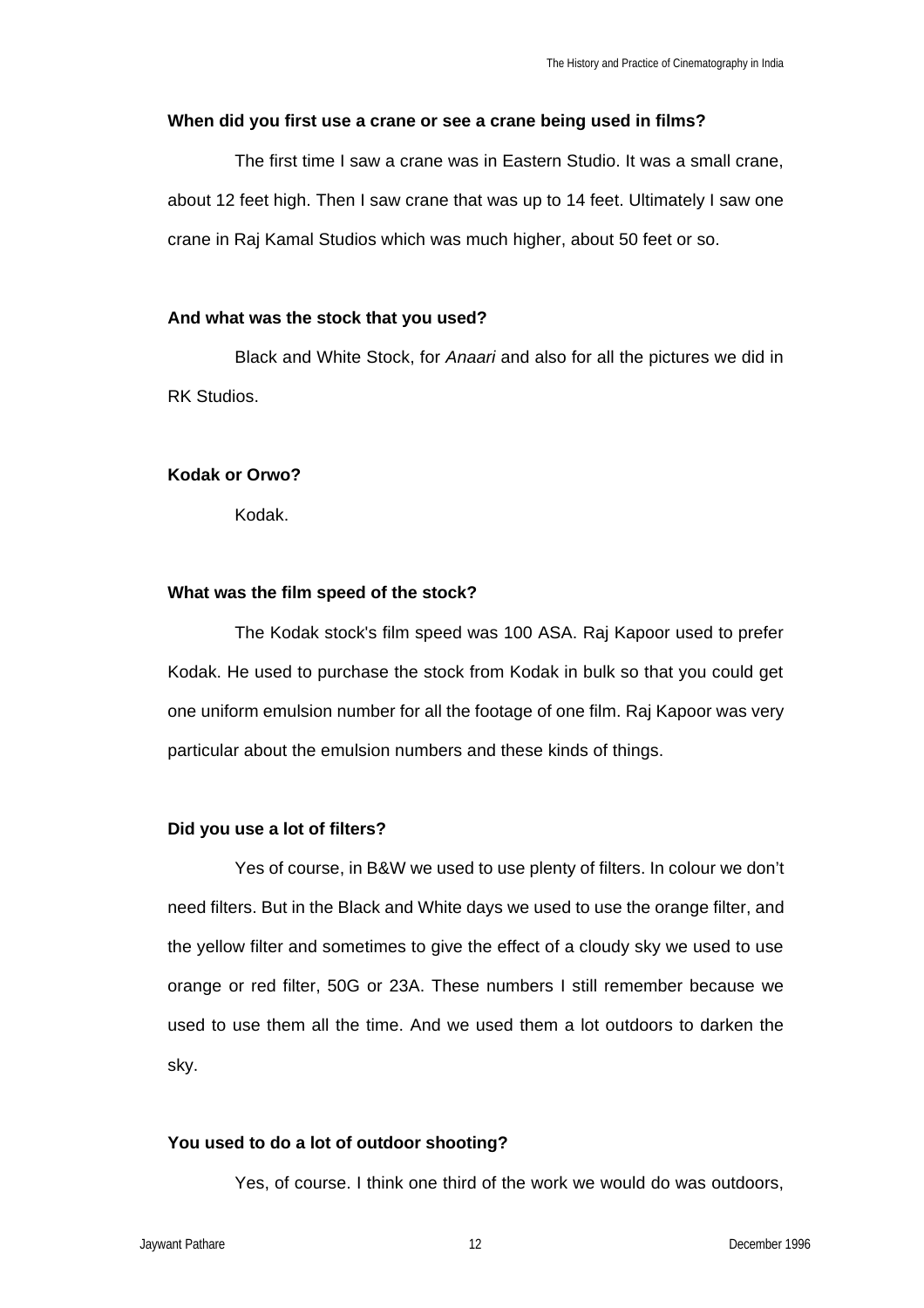maybe even a little more than one third.

### **And if it was indoors would you use any filters?**

No, but we did use diffusers for close ups. To soften the skin tone.

### **For both heroes as well as for heroines?**

Mainly for the heroine. But sometimes also for the hero because we wanted to avoid any 'jerk'. We should not feel that the heroine is so soft and the hero is a little harsh. So we used to manipulate the diffusers. For example if I gave number 4 diffuser to the heroine then I would give number 2 to the hero...

## **Did you ever use nets and stockings?**

No, not generally, diffusers were available. But if we had to take an extreme close up, then we used to use net, black net. But this was done very rarely because we had 4 grades of diffusers, 1-2-3-4; these were the gradations. So you could make your choice according to the distance that you had to work with and so on.

## **And did you use soft lights?**

We used to actually put diffusers on the light, but this 'bounce lighting' was not there that time. This was brought in by the film institute boys from Pune. Actually bounced light was never used in our period, only direct lights. We used to put paper, butter paper and sometimes net, wire net or something like that, on the lights to soften them. But there was not any use of reflected light.

### **What kind of meters did you use?**

I used to have a Norwood B-1 meter. That was the one that was available that time. Then after that we had a small ball meter, another Norwood.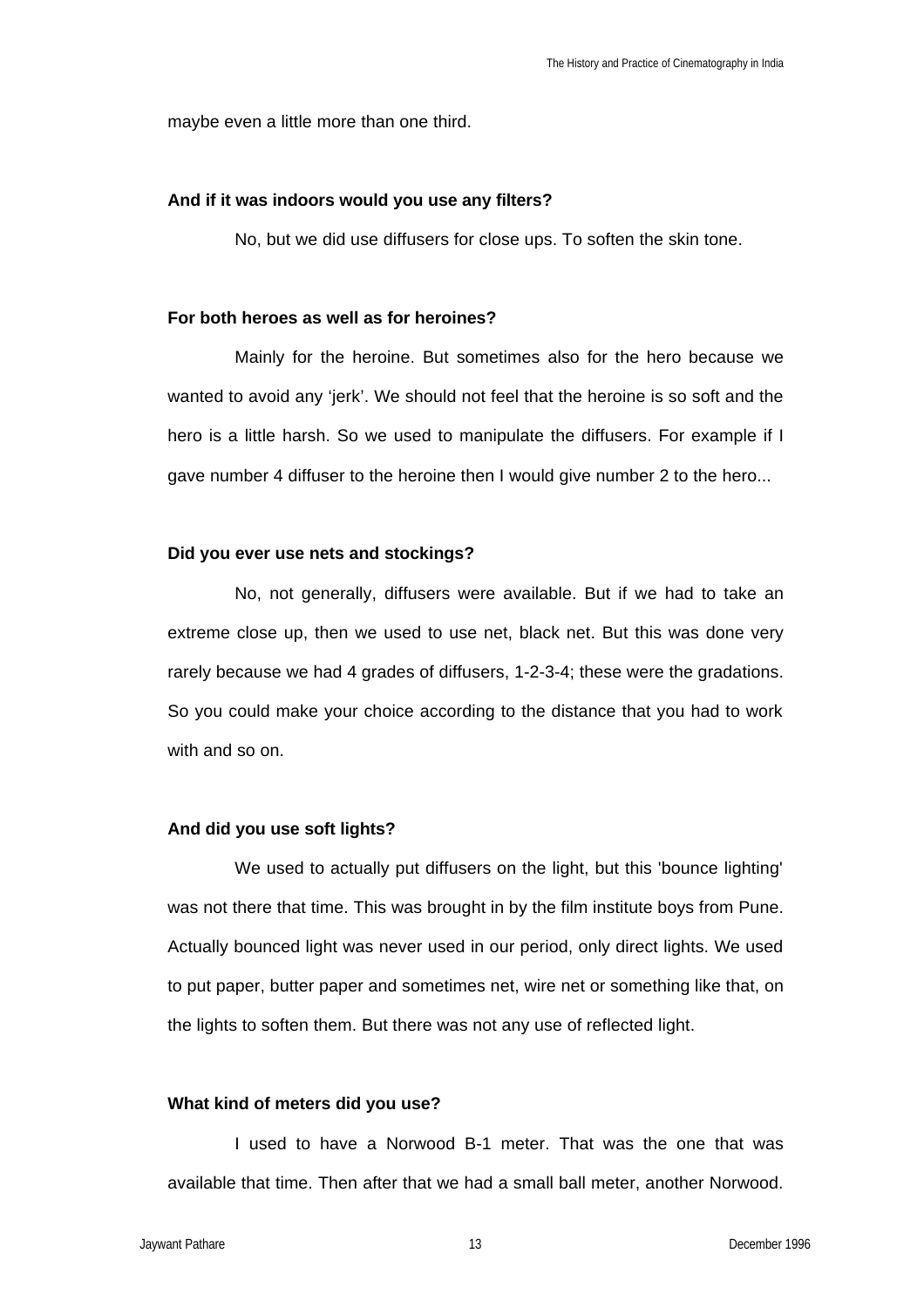The old one had a big ball and then a new one came with a small ball. Norwood was very famous amongst cinematographers in those days. But in the period before this we never used meters because all the work was done just with the eyes. Our eyes were used to the intensity of a hundred foot candles, through habit, so we get a sense of the intensity of light, how much less than or more than a hundred foot candles, we had a meter in our eyes as well

#### **Did you have the experience of working without meters?**

Yes of course, as an assistant I mainly worked without meters. The first time I saw someone with a meter was when I met Nirmal Dey, we used to use his meter. Then I saw some other cameramen also using meters. And Jal used to use a meter. He wouldn't stick by the readings, sometimes they mattered, and sometimes they didn't matter. His calculations were always different. Sometimes he used to change the lighting, between close ups and long shots. He didn't always work to strictly maintain a uniform negative in one scene. But he used to always consult the meter. Then he would ask me "theek aayega?" (Will it be all right) and then I used to tell him "it is all right, theek hai, aayegaa baraaber aayegaa".

Jal was very particular about lighting and he used to measure every light. He would measure even the backlight. And he was very intelligent in putting up the fill light. That was his trade secret. He used to know exactly what should be the percentage of the fill light in comparison to the main light. This is very important for bringing out the details in the shadows. It was very secret, trade secret. I learnt that also afterwards. Gradually, I learnt that. But I had very little opportunity to use that in my lighting.

Jaywant Pathare **1996 Community 14** December 1996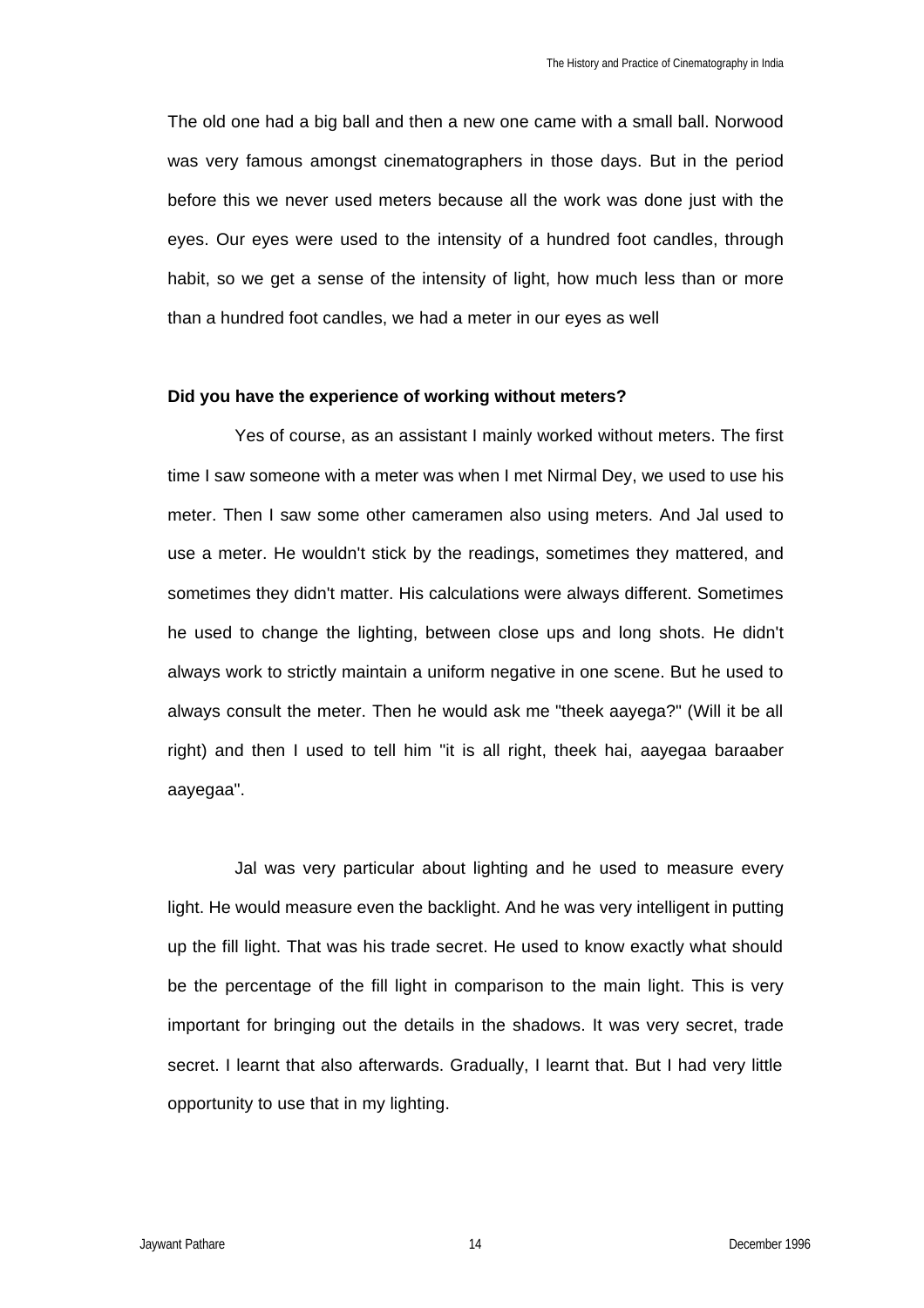#### **Did cameramen hide things from you when you were an assistant?**

Of course, all the time. When I was an apprentice there was one cameraman called Mr. Dronacharya. We had a Debree camera and just to hide the f-stop from us he would cover his head with a big cloth when he was shooting. Actually he was always working on 2.8, with an open diaphragm, 2.8 or 3.2. But even for that he used to work with a torch inside the cloth covering and then close the diaphragm after every shot so that none of the assistants would ever know the reading.

But, once I asked him "Dronaji, kyaa rakhaa hai. bataiye na?" (What is there to hide, please tell us)

He said, "Nahin tumhen samajhne mein bahut time lagegaa, tum chhoro, tum abhi lighting-metering hi dekho, bus". (No, it will take you a very long time to understand, you stop thinking about this and worry about the lighting and the metering).

They didn't want to teach anybody anything. But I've realised that by giving (sharing) your knowledge you learn more yourself. You give knowledge; you can get more knowledge also.

In this respect Radhu Karmakar was very nice. If I did something wrong he would tell me, but he did not say that I was always wrong. He would appreciate it if I did something well. This was the difference between people like him and those old cameramen. They used to hide all this things so that nobody would know what they know. But ultimately people who want to learn, learn.

One day, many years later, the same Dronacharya met me in a bus. He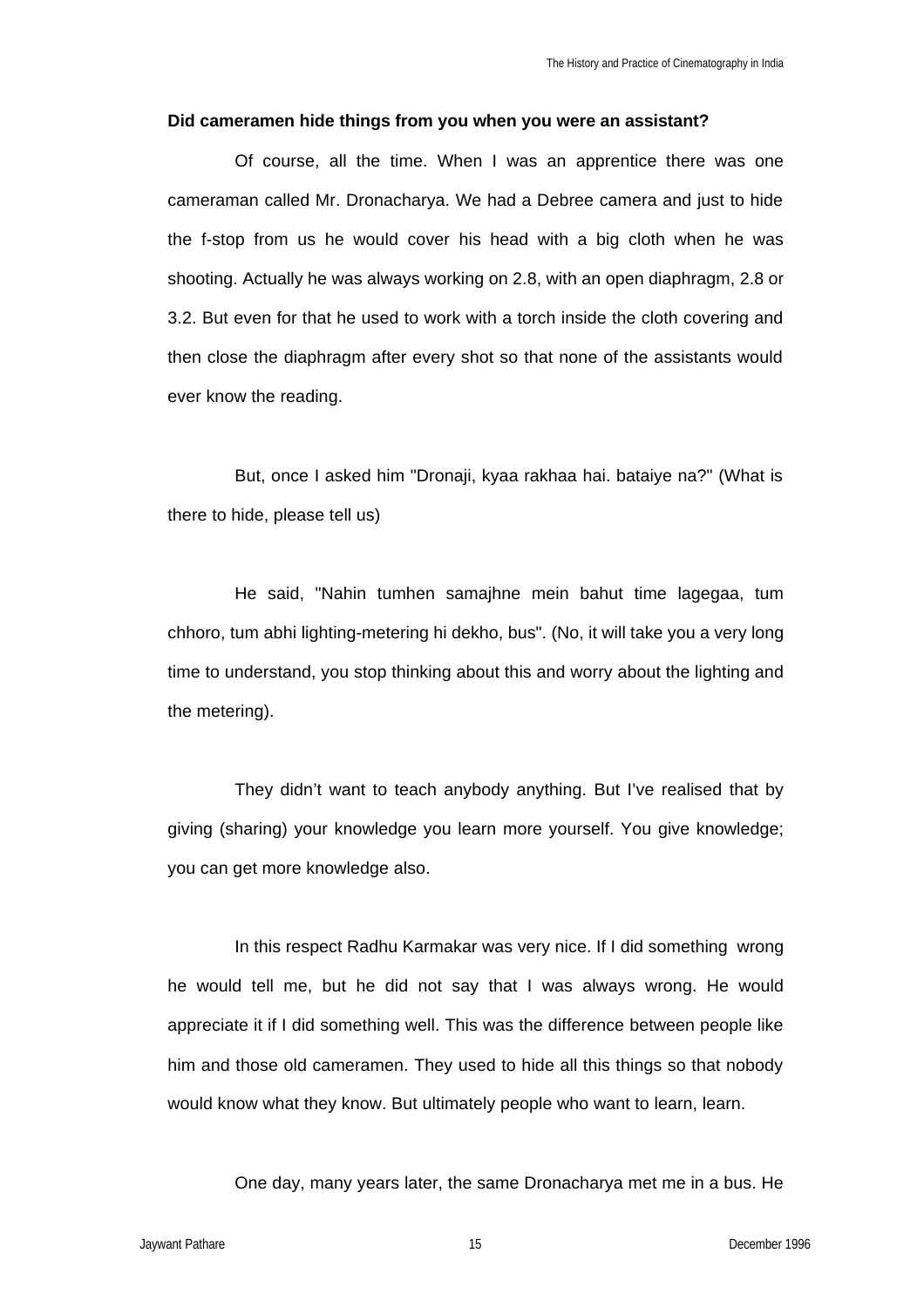had become quite old. He tapped me from behind and said "Kyaa bhai Jaywant tumhaare paas to bahut picturen hain kuchh hamaara naam bhi recommend karo" (Jaywant, I have heard that you are doing lots for films, recommend my name as well somewhere). He gave me his address and I tried also for him, but nobody was interested in giving him any work. Raj said, he has become old now. So this is the difference between the new generation and the old generation. Of course I am now old but in that time I was a part of the 'young generation'.

# **What were the different established styles of photography when you were a young cameraman in the 1950s?**

There were different schools of lighting. Radhu Karmakar was strictly following source lighting. Jal Mistry, in his photography, maintained the source, because he believed in source, but he would not necessarily reveal where the source was coming from. Suppose in one shot he is saying the source is coming from the left, then in other shot he will show the source from right also because he wants to see the artiste look beautiful, glamorous. I think there is no cameraman who has glamorised heroines more than Jal Mistry and Fali Mistry. They were masters of glamour. They would have miracles today if they were working, because with colour you can have even more glamour.

Then there was Reddy. Reddy used to go to the theatres, see some English film and he used to copy the same thing that he had seen. He used to come to the studio and just copy that particular shot he had been impressed by. He used to insist to the director, "Please let me keep the camera here and see what an effect I will give you. Sometimes even in a Night scene he would give light through the window. I would ask him, "How can there be light coming through the window at night" and then he would say, "Some lamp is there, some street light" - and all because he had seen this in some film in Metro cinema. His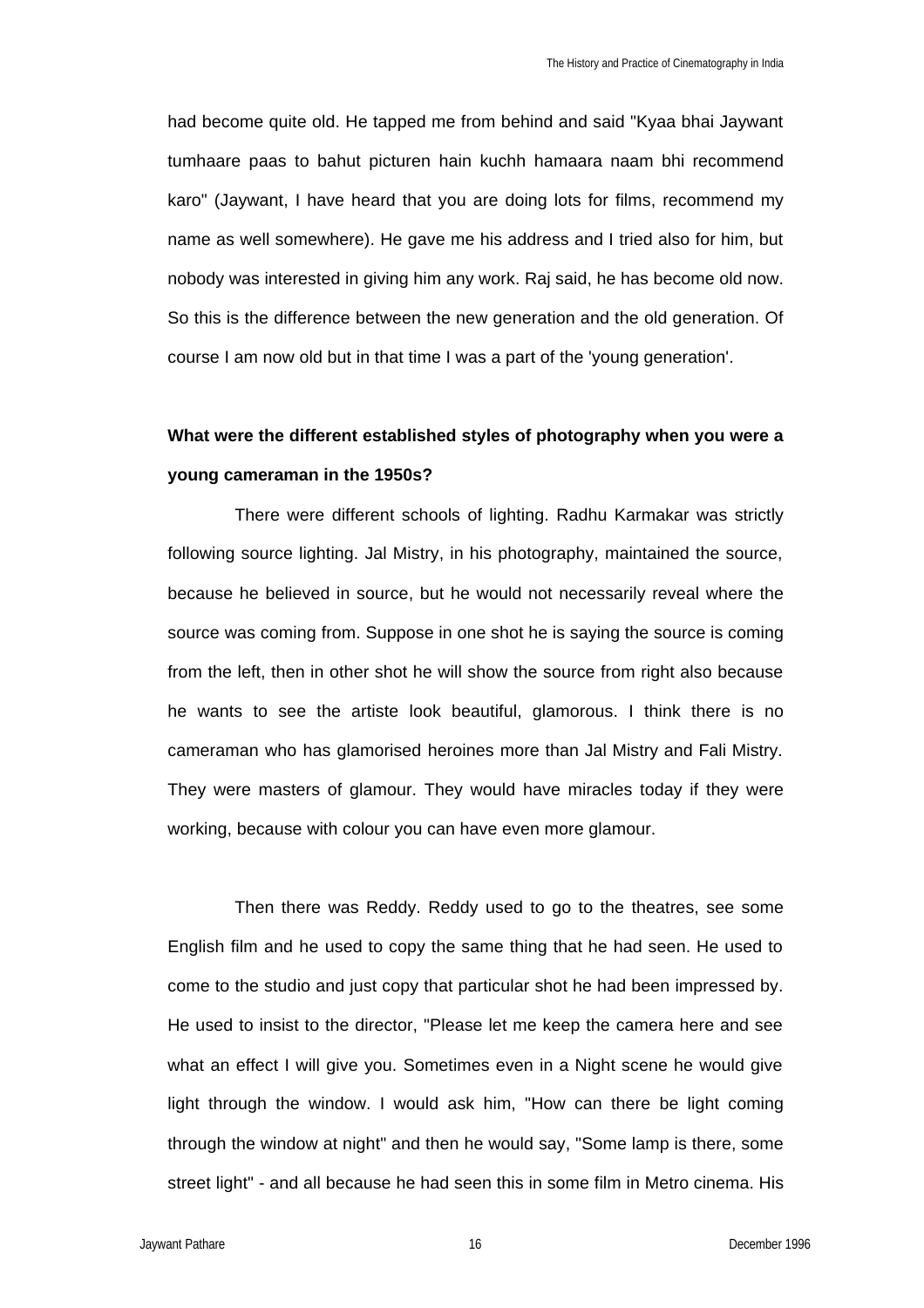lighting was not constant. Sometimes he used to give so much that the hair would glow brightly like as if it was on fire. Then Reddy would say, "Ok now, chalo dalo diffuser" (Ok add the diffusers). Reddy's lighting was a mixture of all lightings.

# **Had you seen the kind of films that were beginning to be made in Bengal say by Satyajit Ray and Subrata Mitra?**

I had seen these Satyajit Ray and all. I found that the lighting was very good for those films; that type of subject demanded that type of lighting. When you want to show poverty, where you have to show mood, that's mood lighting and for that you know - this subdued lighting, or reflected lighted or bounce lighting is good. Subrata - his lighting is mostly bounced lighting and whatever light is available he works with that. But the thing is that these films only go to festivals. They are not commercially successful. Also, that type of lighting I think is dangerous for the negative.

### **Whom do you consider to be your contemporaries?**

Murthy was there, Srinivasan was there. Their work was very good. Murthy's work was very much like Jal and Fali Mistry. He had worked with Fali Mistry for a long time. Srinivasan and I were in the same batch and we were working together.

# **Did you have a lot of discussions or conversations with them about cinematography?**

Actually we had no chance to meet together because everybody was busy in their work and our association was also not strong that time. So we never used to meet together but everybody had regard for each other's work.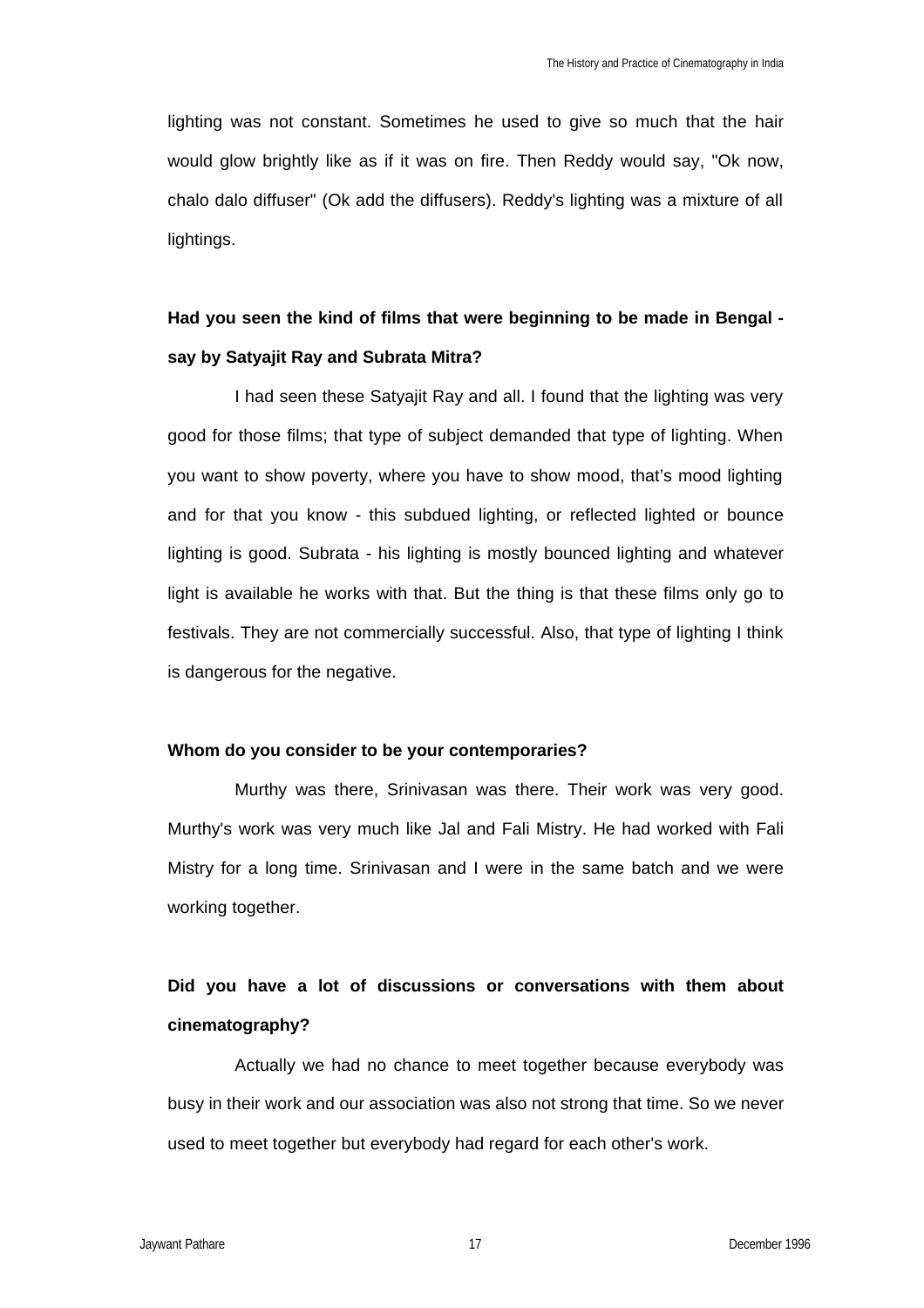# **What do you think is the main difference between your generation and the generation after you?**

Bounce Lighting!

I think K.K Mahajan started bounce lighting in Bombay. Somebody told me that bounce lighting is very economical and is giving very soft results and all this sort of things. So, I just went to the laboratory and asked, "How is the negative?" The processing in charge in the laboratory told me - "The lighting is very good and soft but the negative is very thin." Now, a thin negative cannot give you more than 8 good copies, 6 or 8 copies at the most.

Now suppose we have to print at least 60 copies. In commercial cinema we have to sometimes print as many as 200 hundred copies. See, our negative should be a little thick so that it will not get scratched. Once it gets scratched... you see - "barish baras rahaa hai" (the scratches give the impression of rain on the print).

So the printing-in-charge said, "You can try this kind of lighting in one or two scenes but you cannot do a complete film like this if you are working in the commercial film industry. If you want to make film for film festivals or you want to enter it in a competition somewhere then you can do it, but for general purpose if you keep your negative that thin you are going to suffer. You will cry after seeing the first few prints. After twenty prints you will not be able to see the picture." That means scratches will be all over the frame.

But I still appreciate his (Mahajan's) lighting in terms of what I had seen in that film.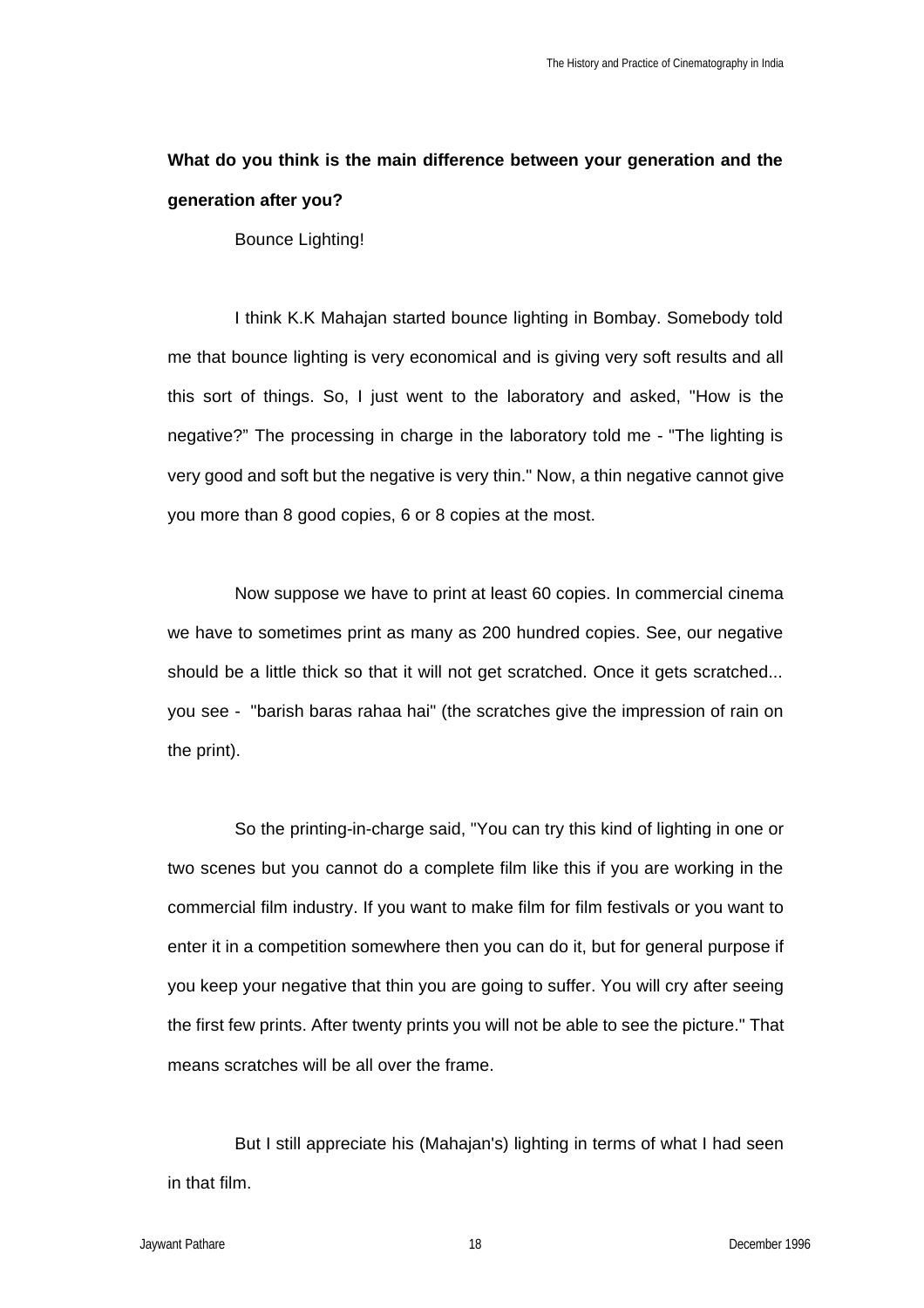I think we have differences in other ways also in terms of how we think about lighting, and here I mean between my generation of cameramen and the generation that came after me.

We, of the old school were taught lighting in terms of highlight, backlight and 'kick' light, in that order. Nirmal Dey, an old cameraman I learnt from, used to say - "You must be able to show the distance between ears and nose with your lighting, then you can be called a good photographer. What is the distance between you and your background, 4, 5, ...maybe 6 feet, you must be able to create that depth in your photography." This is what he taught me. This is the main idea behind this kind of lighting. It is quite different kind of lighting from what the new generation practices.

Why did I use a lot of backlight? Because I wanted to separate the artiste from background. The artiste must not merge or blend with the background.

Why did I want to give a sidelight to the face and keep one side dark? Because the nose-shadow will create depth and then the distance between the nose and the ear will be seen. If you put candlelight, then the nose and the ear will be on one plane, on one level. That is why we paid so much attention to the moulding of the face and to depth and perspective in the picture. That was the idea in those days and I still like that.

Of course I like this kind of photography with soft, even light also, but it is good for films that are not very big, or for those films where it is not necessary to create a large number of copies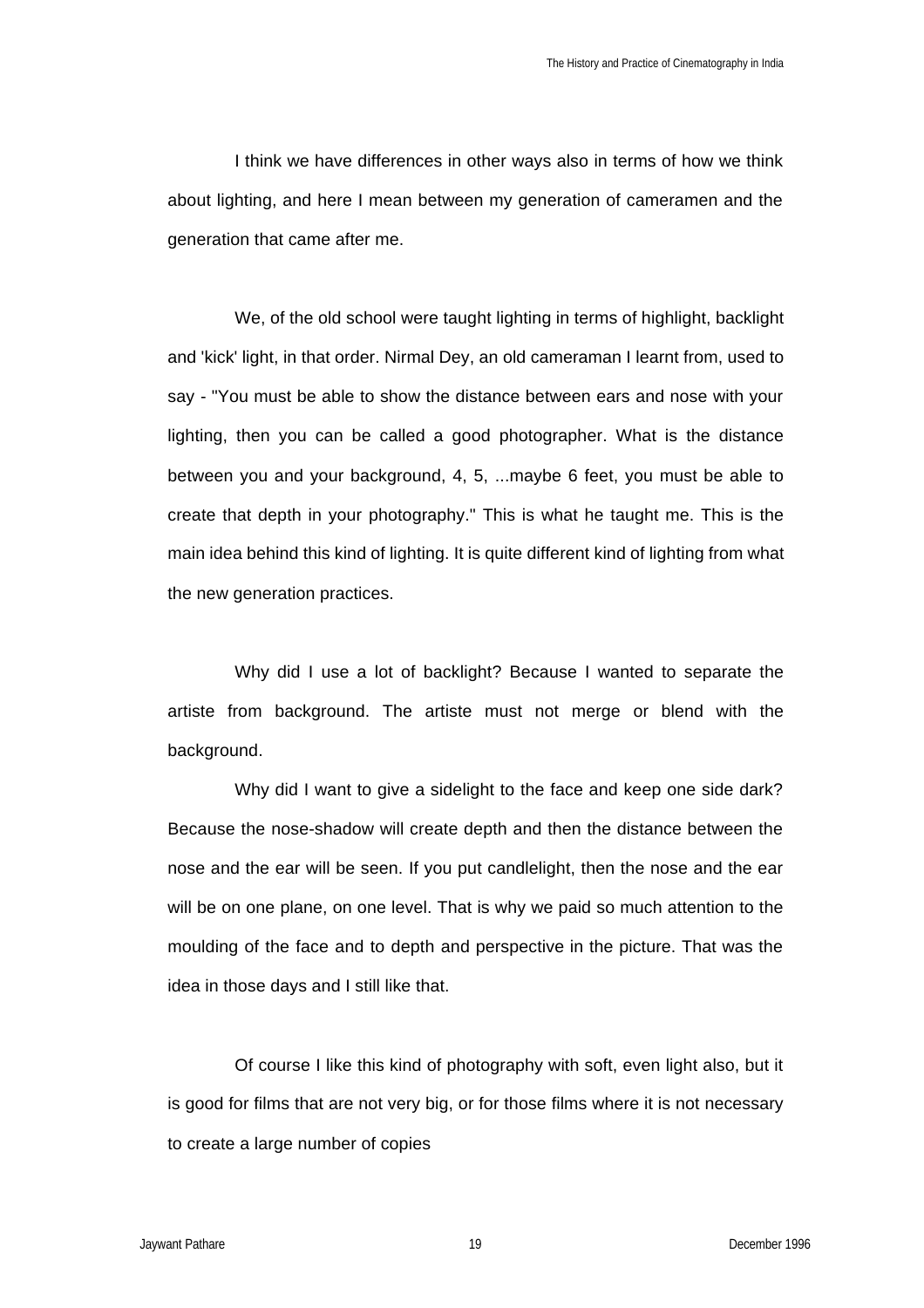#### **Did you go to the lab regularly when more prints were being struck?**

Of course I used to go to the lab. I used to see at least the first 25 copies, only then would I come out of the lab. First 25 copies I used to watch. If there was any scratch, if ever a wrong filter was used or anything like that happened then I would reprint it, get a patch print made and put it in that particular copy. Only then would I send the copies to Madras, Calcutta and other places. I would not allow prints to be sent out without having personally checked them. It was a standing order.

#### **You used to screen them all for checking?**

Yes, I would screen them, my assistant and myself; in shifts. We used to see the copies because it was a sort of a prestige issue. I used to think that I have a little name in the line and I must see to it that it must continue. In all this I must say R.K Films was very particular. We had also appointed one man in the lab who used to look after our negative, process for us and all these things. He used to send a report.

## **Which lab?**

Famous Cine Lab, in Tardev. That lab was doing very good work in B&W. Then Bombay Lab was also giving very good results in B&W. But Prasad is the best colour lab working in India now. Prasad in Madras. The first time that I got something printed there, they were able to deliver a good print in the first print itself. I actually jumped from my chair because I had never seen an 'Ok' first copy. Usually, there is some drawback somewhere; it takes three or four copies to get one good clean print. But here, the first print itself was such a neat and clean copy that I just went and thanked Mr. Prasad's son. I told him, "You have done very good work, and I appreciate and love your work."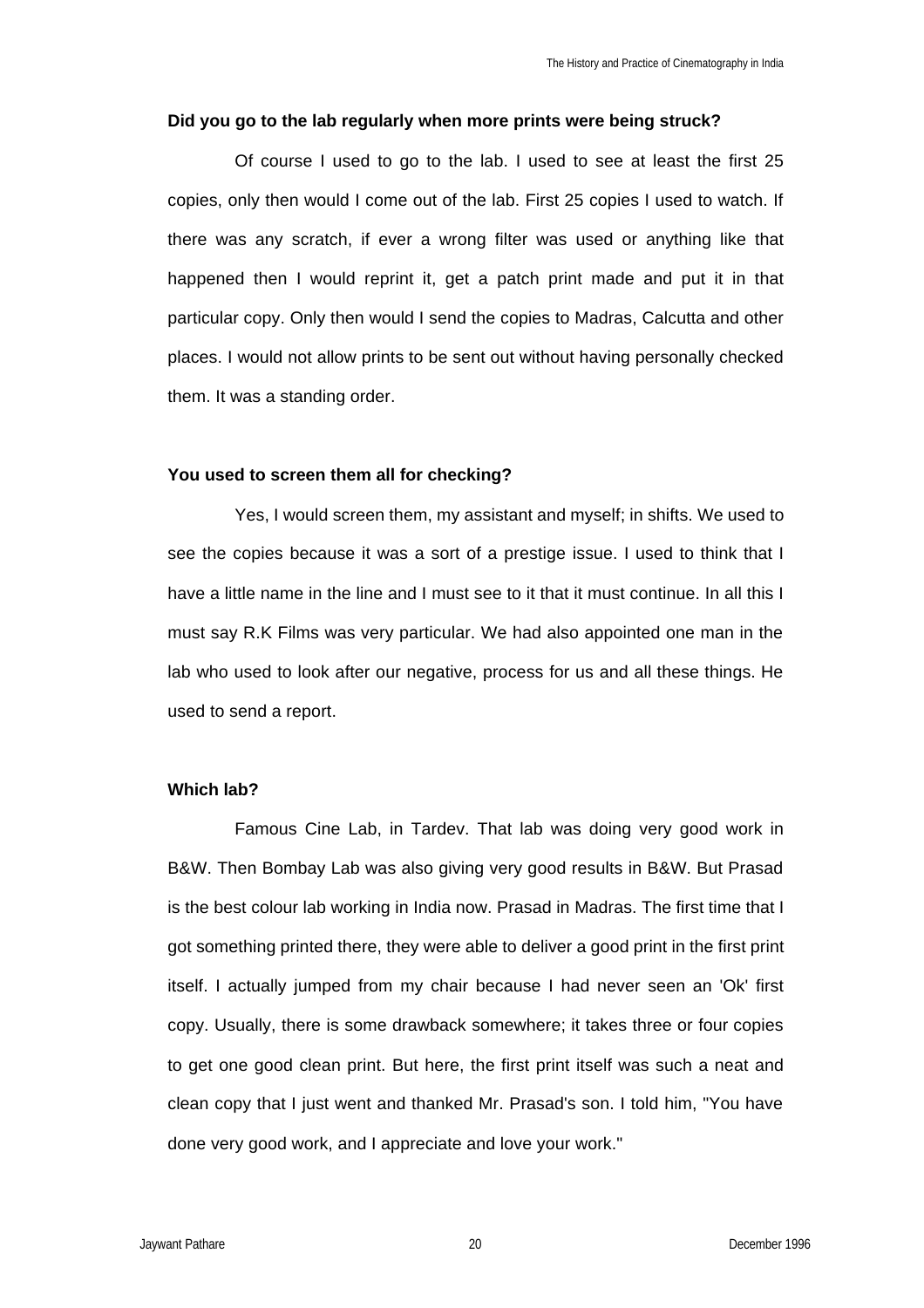#### **Did you grade with Lilies?**

We used to work with Lilies earlier. Nowadays, of course you have analysers. On the analyzer - we just have to see it on the screen, put the right filters and that's all. It has become much easier now. And you get better results.

### **What was your first colour film?**

It was *'Do Dil*' in 1965, Hrishikesh Mukerjee directed the film, it was a costume drama set in Rajasthan, starring Mumtaz, Biswajeet and Rajshri.

#### **Was it difficult for you to switch over to colour?**

Of course in the beginning I was a little shaken but after seeing the results I felt that colour was much better than B&W. In B&W you have to work hard to reproduce all the shades and tones of grey between black and white - off white, light grey, grey, dark grey - with the help of lighting. You have to change the lighting, use filters. Black and white film has only black and white - all the middle tones have to be produced by the cameraman. In that sense B&W was much more difficult than colour. Colour is so easy now. You have to just put one light and you get everything perfectly balanced. All we have to see is how much fill light is required.

# **But in the early colour films of the 1960's and 70's we see a lot of flat lighting on the face. Why is that?**

Of course that is what you see. People were scared of Colour. Because most of the cameramen did not know what kind of contrast ratio it could handle. They did not know how much fill light you should keep. That was not fixed by the cameramen. The manufacturers had specified some ratios but the cameramen did not follow that ratio, they were confused and to be on the safe side they used to do flat lighting. Some lab technicians had spread the word that colour film is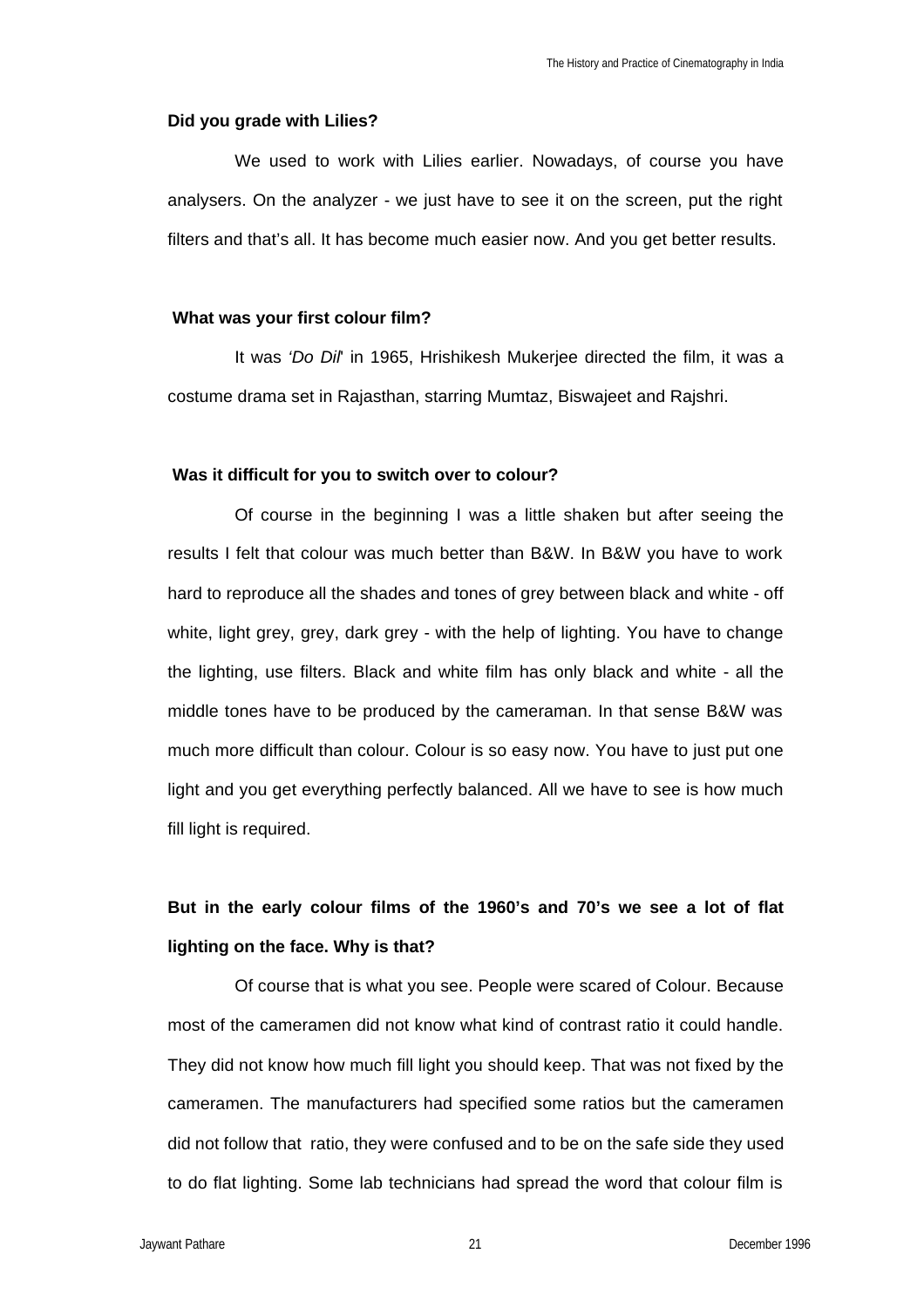very contrasty. That if you make your key light on the face a 100 footcandles, then your fill light should be as high as 75 foot candles. Now this ratio was totally wrong. Just because somebody said this, it was being followed blindly; no one did any tests.

But I got it from the very beginning. When I was doing my first colour film, '*Do Dil'* I went and consulted the Kodak people. And I studied some of the samples which had come from London. I studied them to see how much contrast they were maintaining, and I realised that you can work easily with a ratio of 2:1 or 1:2 in colour. Then I took some tests, I took one of the minor artistes and did a lot of test shoots, just to see how far I can go in terms of contrast, what is the lowest and the highest possible contrast. I found the ratio that I liked after seeing the laboratory results, and that is how I determined my lighting. But if you don't take any tests then naturally you will light flatly, and you will have unnecessary hot spots, even on the actors' faces. Sometimes the whole frame would be lit up, sometimes the face would become absolutely white. There would be no texture. All this happened because they did not take any tests, and then they did not want to take any risks. Those that did take tests did clear work.

**Even then, the B&W films of the fifties are very expressive and with the coming of colour that expressivity goes away, what do you have to say about this?**

The reason for this is that colour is much more glamorous. B&W is much better in terms of creating drama and suspense. Colour distracts, if you have a sad scene, and in that scene someone is wearing a red turban, then that red colour will attract your attention in the frame. Colour can even 'glorify' a death scene. You have to create a lot more contrast, which is not easy. You may have to decrease the fill light or do away with it altogether, make one side totally dark.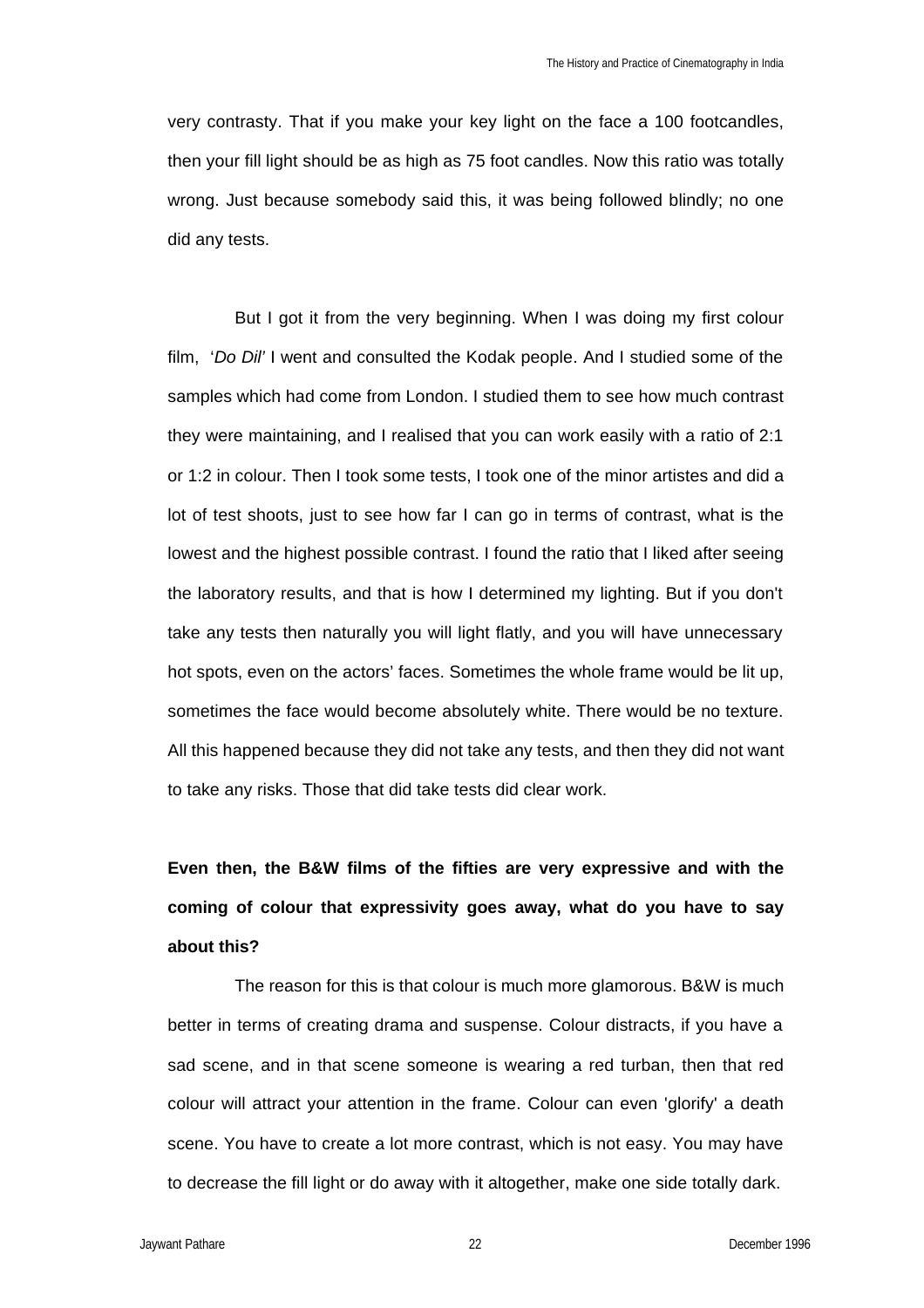Once I had to shoot a death scene with Rajesh Khanna in colour and I decreased the fill light so that his face had shadows and the eye sockets became prominent, my assistant said "What are you doing, his face has gone totally in the shadow"? I said that is exactly what we have to do. So, you see it is not easy to be as expressive in that sense with colour, as it was with Black and White.

#### **Did you change your style of lighting? Or did it stay fixed**

Well, the style of lighting as such was not changed. But my lighting has always been flexible, depending on the situation.

My lighting pattern used to depend on the nature of the scene. A dramatic scene, say a murder scene, required a little bit of dramatic lighting. A night scene would have a different kind of lighting from day scenes. If it was a night scene, I would maybe light from a low angle, or use some source, say a table lamp is there - then I would catch the source from the table lamp.

Let me give you an example from *'Anaari'* - Lalita Pawar is dead, Raj Kapoor is coming to see her. Previously I had always lit form top in that set up (in Laalita Pawar's house) but in that death scene I wanted to do something different. So I asked, Hrishi*da* "Can I change the light?" He told me to go ahead. So, I put a table lamp just near her head and I used that as the source. So now I was free to light from below instead of from above - this gave a lot of shadows, and these shadows went up and down with any movement, and the eyes of the characters were shining, their tears were glistening - all these things I could do with the lighting.

So in this way I was always changing the lighting. I follow Radhu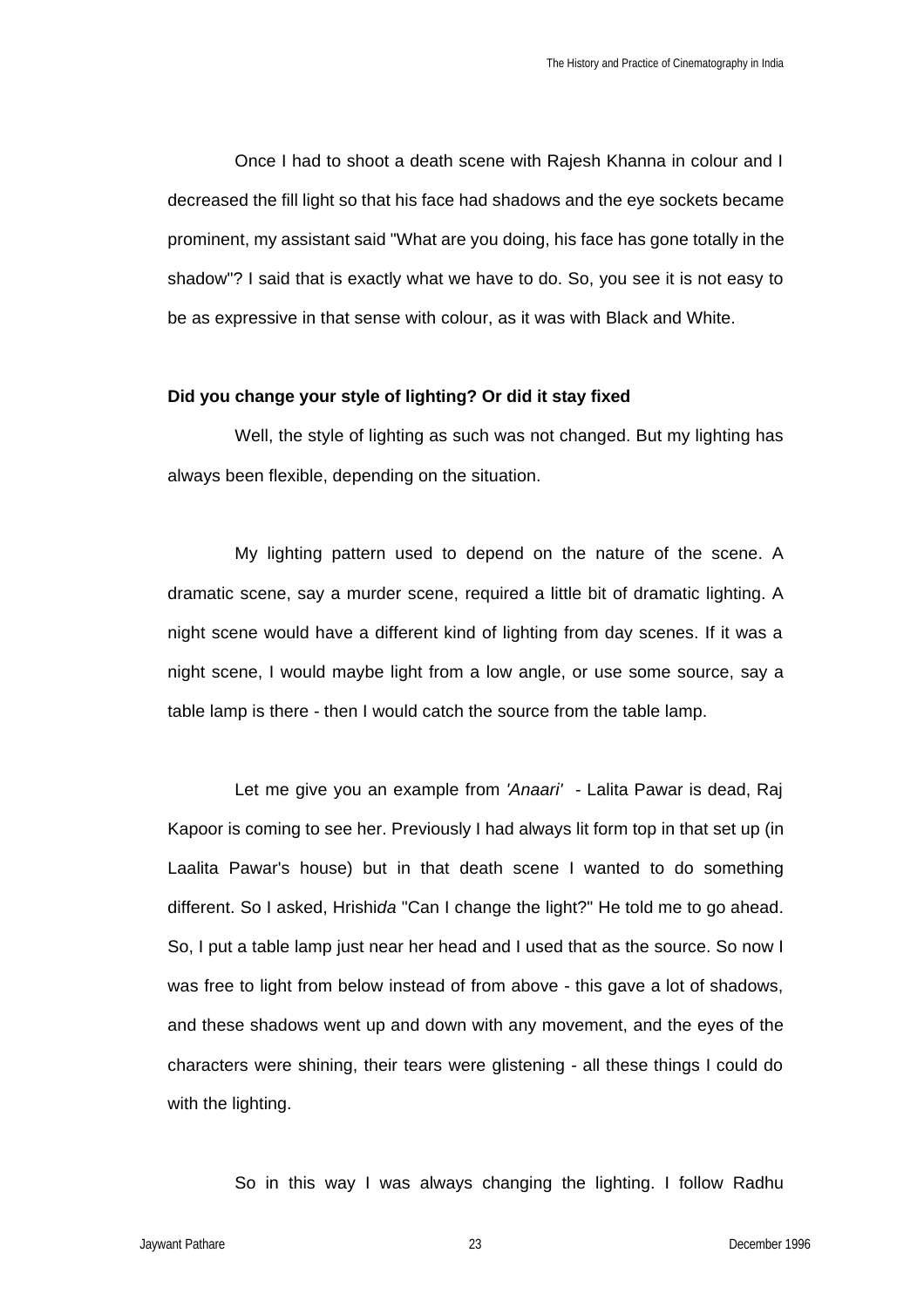Karmakar for day scenes, Jal Mistry for night scenes and the meter reading for any old 'thoko' (just print) scenes! So you can say, that whatever I got or learnt from these old masters, I am trying to put in my images.

I learnt from Radhu that you could be expressive with lighting - show a characters emotion. Once, when we were shooting *'Awaara'* there was a scene in which Prithviraj Kapoor is wild with anger, so Radhu asked me to put one light just behind him.

I asked, "Why?" He said, "You give the light from here, and you will notice that when you see him gnashing his teeth in anger, you will see the jaw bone moving because of the way his face gets moulded in that light". I saw the effect, that anger was enhanced 15-20 times because you could see the jaw bone moving, and that particular light was touching that bone so you get to enhance the expression. This was the type of lighting we had in those days.

# **Would you shoot a heroine differently from the way you would shoot a hero?**

With the heroine, I could take a lot of liberty in the lighting and nobody would say anything. I had a special lighting and lens combination for Nargis, quite distinct form what I had for Raj Kapoor. I would generally shoot Nargis from a low angle specially and use the 50mm lens. 50 mm lens because her face was straight, it was a papaya-type face, so I had to go low and use that particular lens. For Meena Kumaari I used to use a wide angle lens, 35 mm, because her face was so bulky that I had to reduce it. These lenses help you to make these corrections in the faces. Different faces - different lenses. Of course this was a trade secret.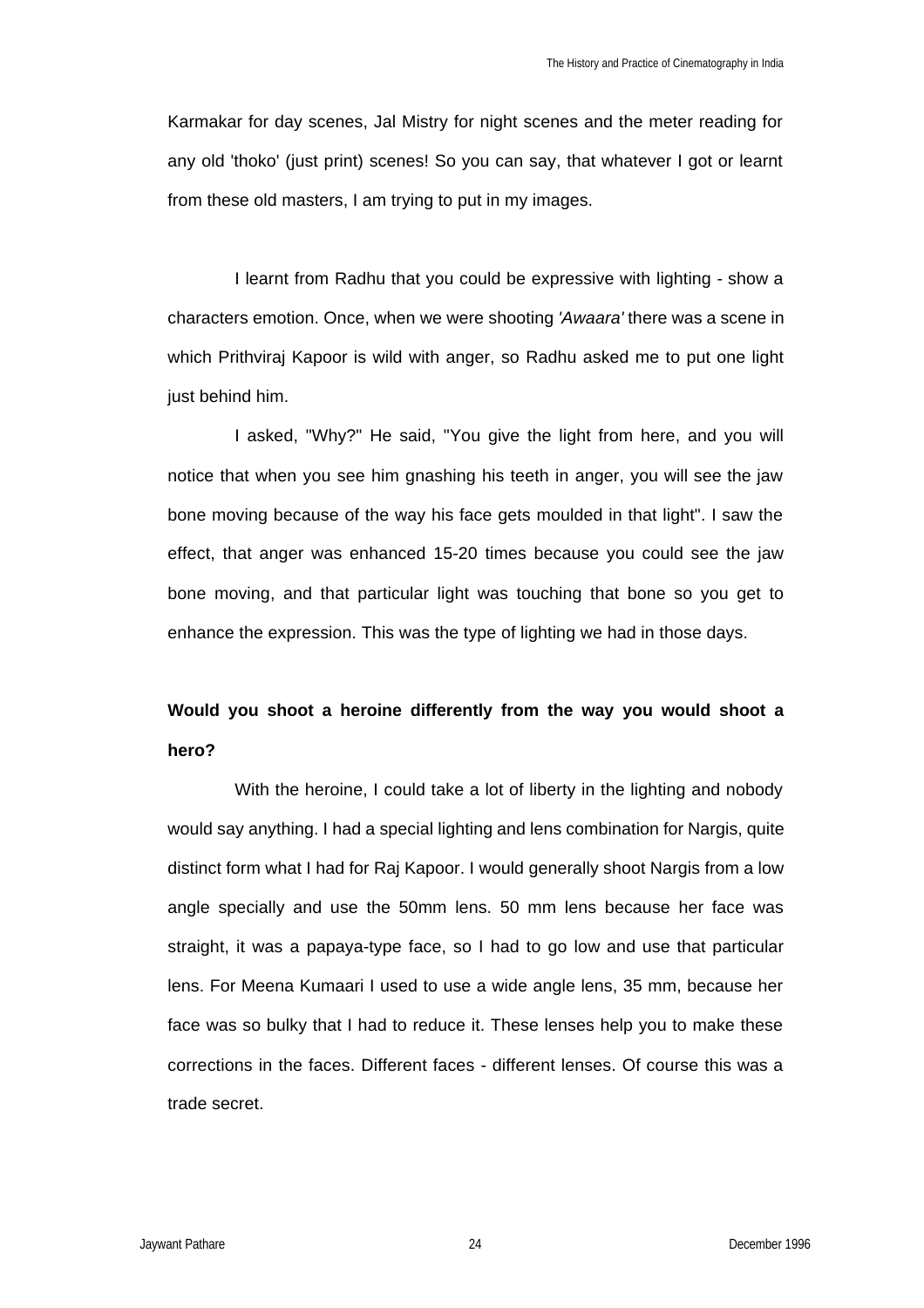#### **And you used to do front lighting for the heroines...?**

I used front lighting for some heroines, but front lighting makes the face flat. The face gets merged with the background. For heroines, I used to do this, make the face a little bit flatter, because in that way any some small defects in the face, in the skin that might have been there got hidden. But if the face and the skin were good then I would do normal lighting.

#### **So whose face was best from your point of view?**

I like only Madhubala's face. Her face was so nice that you could light it from anywhere and she would look beautiful. I did only one picture with her.

# **In what other ways could you transform the face of a character with lighting?**

When we shoot a villain we do 'wrong' lighting on purpose. I do 'wrong' lighting because I want to get more wrinkles on the villain's face - the opposite principle from the way you shoot a heroine. So you put two sidelights to get more wrinkles. One light from here, one light there, one shadow comes here, one shadow goes there. This kind of lighting also has the effect of ageing you. Sometimes these old people look beautiful, understand? So we have to make them look old by lighting.

**Can you talk about the process of going from the script to the camerawork? Do you do a shot break down, what was the discussion about shot taking and look that you had with the director prior to shooting?**

No, our system is quite different. With Hrishikesh Mukerjee, we read the script only once and then we got on the set. Then he tells me, "This is the scene, this is the drama that I want to create in this scene". I check of course with the assistant director, what is the scene being planned for that day, and whether or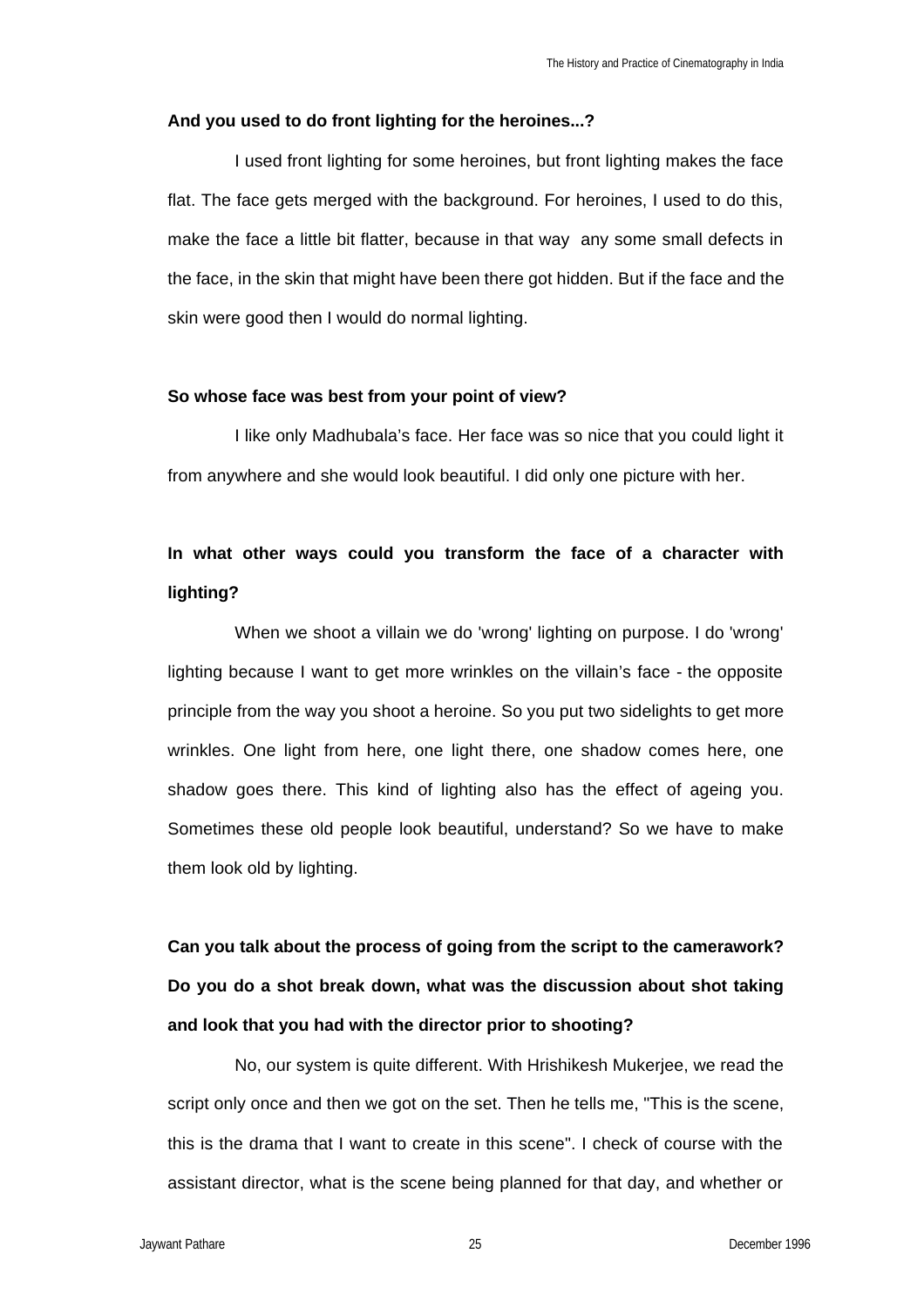not it is a night scene.

At the time that the script is given to me, I make some notings - which is a night scene, which is a day scene etc. Also, I work out an idea of which are the scenes in which I can 'score' as a cinematographer. I mark those portions in the script and give them my special attention. You have to choose your scenes in the script, so you might choose scene number 19, scene number 20 or scene no. 69. When these scenes come for shooting, I just don't tolerate anything and I just go according to my lighting, my idea and my decision.

So when I hear the script or read the script, at that time I point out 'my' scenes, and that is how I can carry on. Whenever I get the chance to shoot those scenes I try to give my best work. In the other scenes, we do only normal photography. Hrishi-*da* does not much discuss the script on the set with me, because he does not have much of an idea of cinematography, he works with the actors mainly.

# **So what is the difference between the 'Scoring Scenes' and 'Normal Photography Scenes'?**

Normal Scene is just a normal day or night scene and you light accordingly. Nothing dramatic, no song, not much movement. Day scene you need to light evenly. And in a normal night scene you light according to the source. I always maintain the source in a normal night scene; I learnt this from Radhu. You must maintain a source, if a window is there, light will come from the window, outdoor light will come inside. This is only thing that I used to do. If a table lamp is there or a centre lamp is there, I used to take that as a source and do the lighting.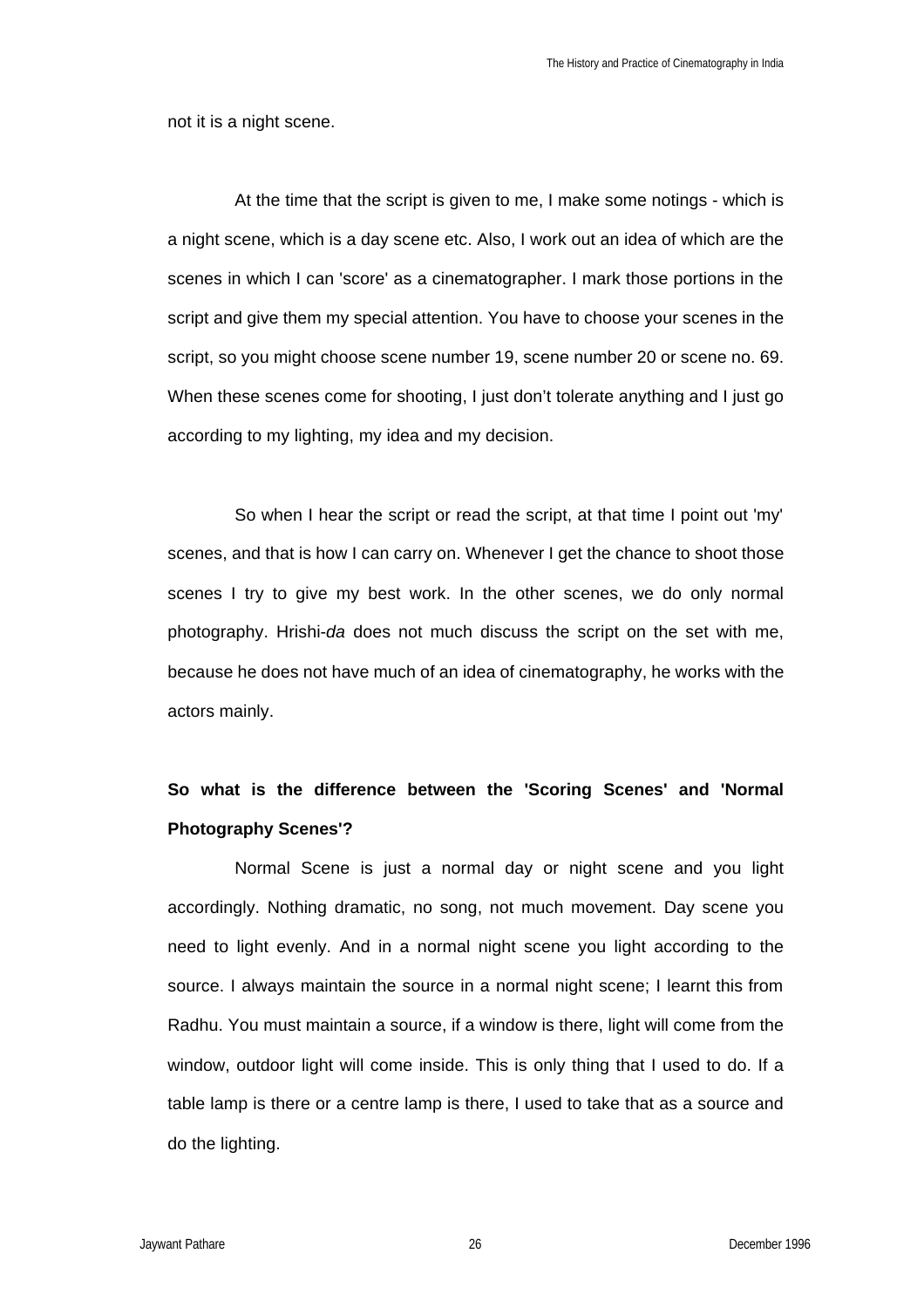But in a dramatic 'scoring' scene I would change the lighting, not necessarily stick to source, but work maybe with a wall bracket or something like that to get less height in that light and create more drama. So in this way I plan the lighting for each scene.

Even if a day scene demands some drama, we have to work on the lighting, change it, and cut out the fill lights so that more contrast will show. Contrast will help in enhancing drama.

# **Is there a difference in the way in which you would treat a song sequence in comparison to the way in which you treated normal dialogue sequences?**

Song sequences have a lot of movement, sometimes the camera is moving and sometimes the artistes are moving. So camera is always on its toes, moving all the time, that is the difference. Stationary positions are only for big close ups. And there are a lot of crane and trolley movements. Generally speaking, the director never shoots songs; the dance director comes and shoots songs. That is the style here. But Hrishi-*da'*s songs are taken by Hrishi-*da* only. He never allows the dance director to come and take the song sequences. The dance director only teaches the dance steps in his films.

But normally, the dance directors have got into the habit of moving the camera all the time. Sometimes, so much so, that the audience is looking all over the theatre, with jerks on the neck. And they also tend to overdo zooming in and zooming out. The zoom lens is helpful in song sequences, but it's overuse is also sometimes irritates you.

### **Can you take more liberty with lighting in the song sequences?**

Yes, you can take liberties because there is no continuity as such and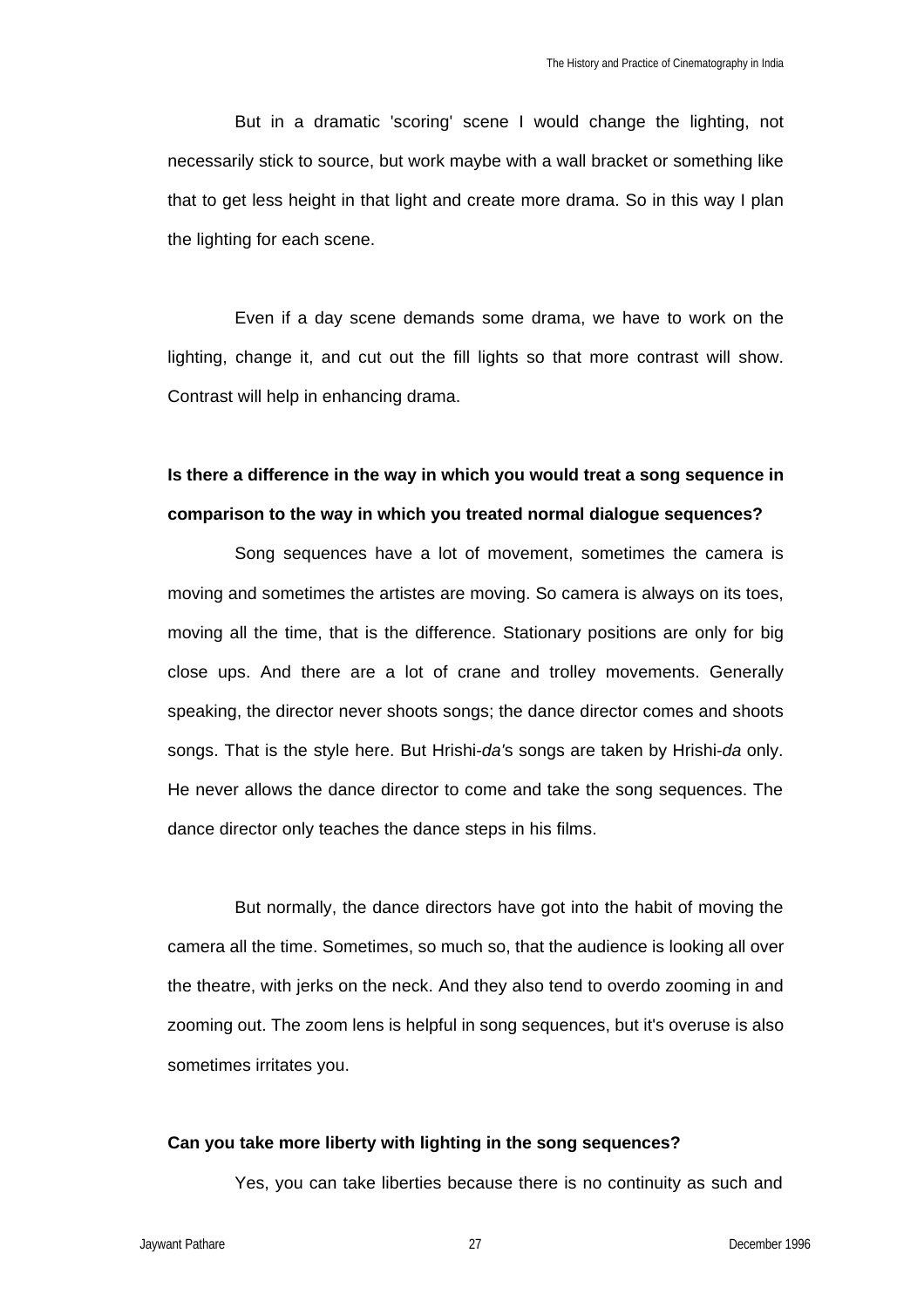we have to see each shot glorified, each shot looking nice, and pictorially beautiful. Each shot has to be beautifully composed. That is very important in songs. And the heroine and all other artistes also should look beautiful and bright. We cannot make it contrasty because we have to keep a happy mood always. If it is a sad song then we can change the lighting. Suppose the heroine is crying and singing, she has failed in her love and she is crying, then you can take the liberty to change the lighting and make it dramatic. But generally, you see, the songs are happy and happy songs mean beautiful lighting, bright lighting.

## **Did you discuss camera movements beforehand when you are shooting with Hrishi-***da***?**

No. If on the set I think I want a trolley shot I ask for it, that's all. Or if I want I might zoom on to a face, that's all.

## **Compositions were also never discussed?**

No, Hrishi-*da* never looked through the camera.

## **All the decisions about composition are your decisions alone?**

That's the whole thing you see. Some people have the habit of poking their nose in the camera; some directors have got this habit. Of course they must know something but sometimes they show off also. But I think Hrishikesh Mukerjee has never looked through the camera. He sits in the corner of the set playing chess, and from time to time he will shout and ask, 'Are you ready Jaywant?' If I am ready I will say so, otherwise he will again start playing chess. He knows what I'm doing because he has seen my first film for him on the screen. *'Aanari'* was seen by him and whatever he had thought, whatever he had visualized was there on the screen. So he was fully satisfied. After that he never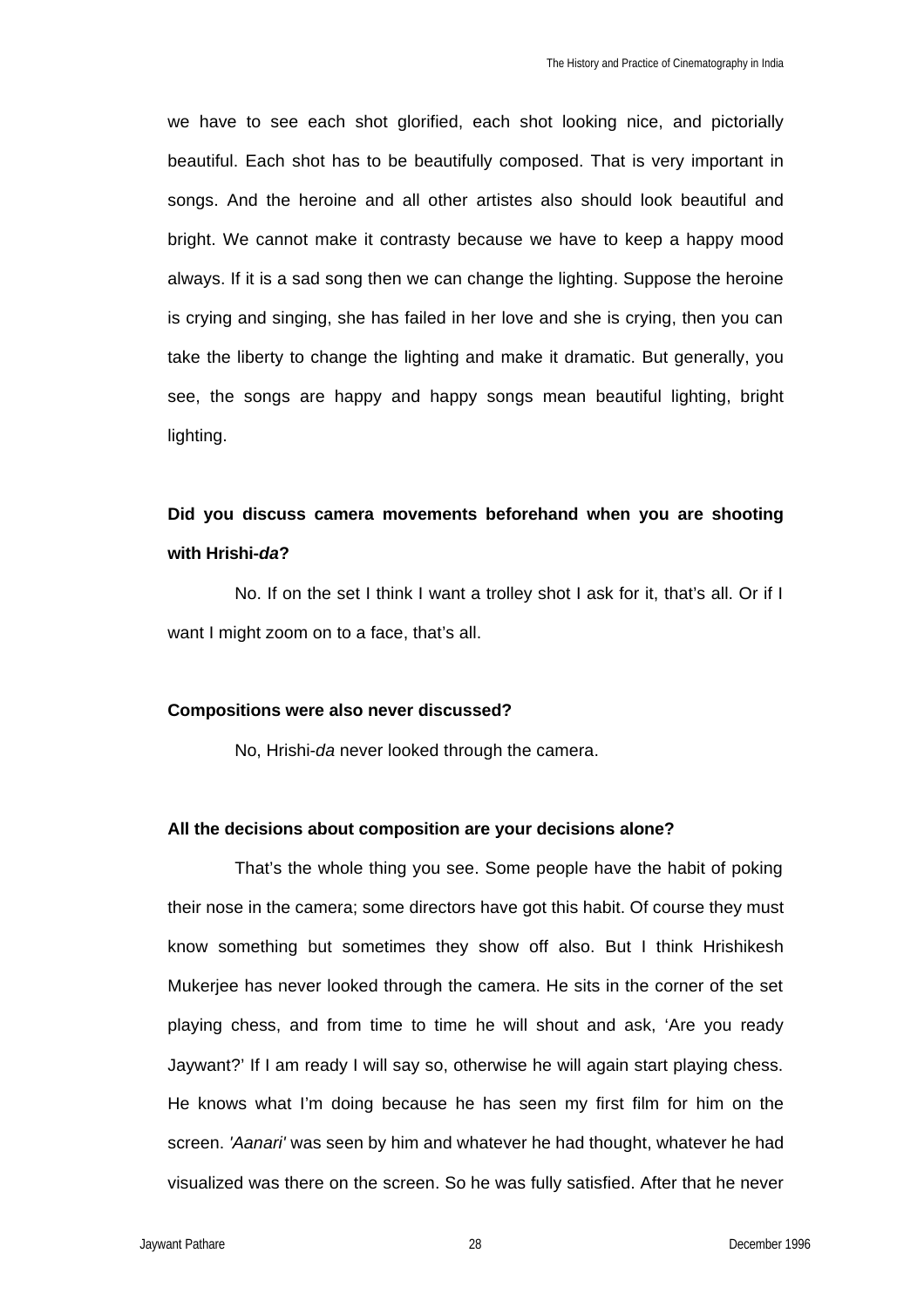looked through the camera. In *'Anaari'* also he never looked through the camera, but he did walk a round a lot here and there. But after *'Anaari'* he would just go and sit in the corner with his chessboard.

#### **And the actor's movements?**

Of course he would decide the characters movements - who will move from where to where and who will sit where, and when these things will happen. But in all this he would ask for my inputs also, because it would all depend on my lighting set up. If I ask him to make any changes that too he will agree to.

Like for instance, once we were shooting for *'Anupama',* we had to shoot a song with Shashikala, the vamp character. It was a light song. Dharmendra was due to arrive soon, and the next set up was going to be his song - a sad, moody song. Hrishi-*da* wanted me to switch quickly from the first song (Shashikala) set up to the next (Dharmendra) song set up. This meant a whole change in the lighting set up. I was in a fix. So I suggested to Hrishi-*da*, please tell Shashikala to add a dialogue saying "Now I will dim the lights", she did so, and she did an action of touching a button - as if she was changing the light, and in this way I was able to incorporate a change in the light set up of that song and that is how I was able to create a moody, dim lighting set-up in a light song sequence, so that we could move smoothly into the next song set up.

So this is how Hrishikesh Mukerjee also helped me. I would have been doomed if I had to shoot Dharmendra sitting in happy lighting, singing a sad song, that would have been awful.

### **What are your thoughts with regard to composition and framing?**

I learnt composition in the very beginning when I was doing still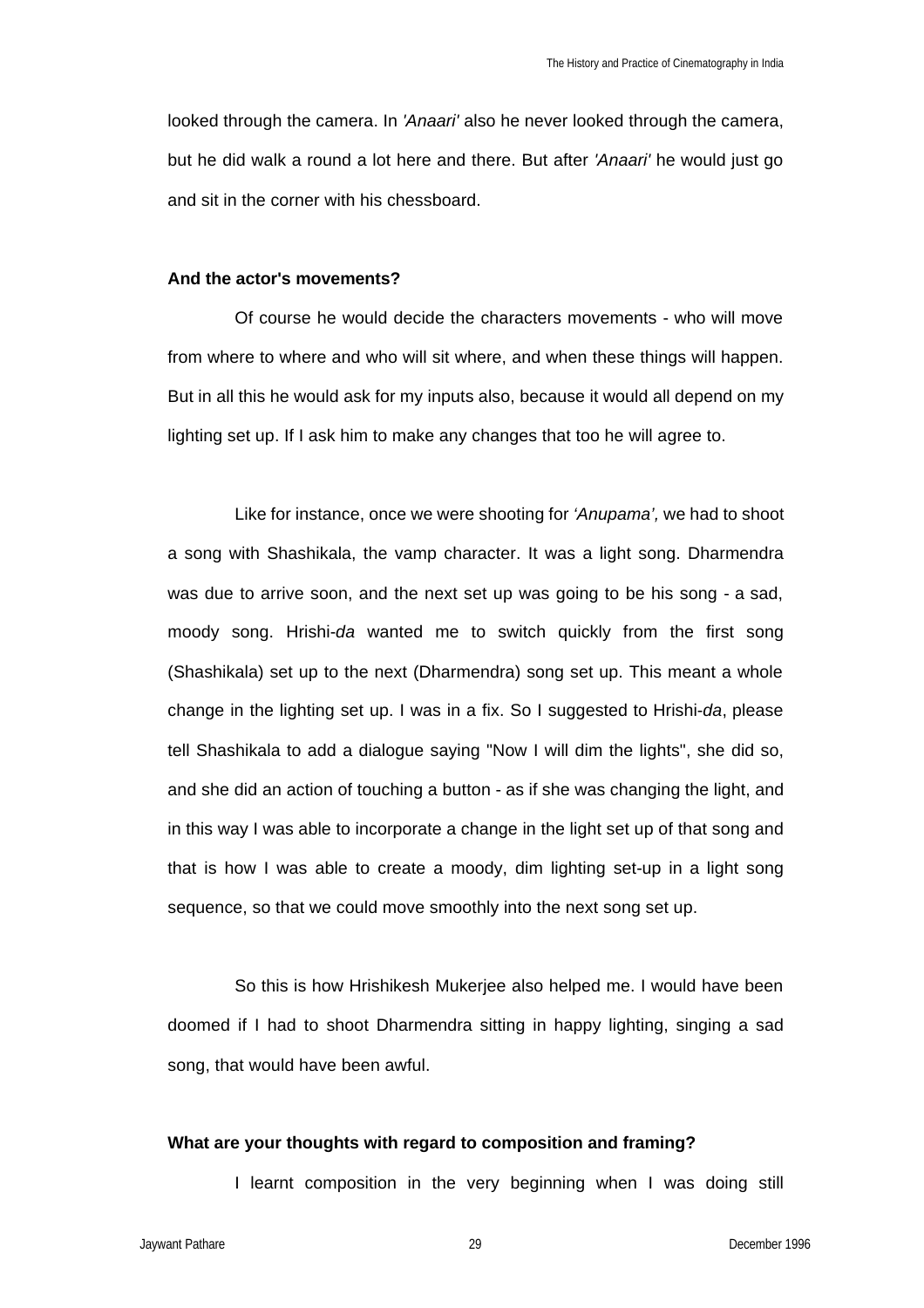photography. Then I was seeing English films all the time in Metro cinema when I was a student. So many films, like *'How Green Was My Valley '*and *'Gas Light'.*  All these films I used to see, and I used to notice the compositions and those taught me something. I learnt a lot from this kind of film viewing. When I was an apprentice, the cameramen never discussed what they were composing. But I learnt how to balance a composition when I was a student in St. Xavier's, we had a book on composition. Form that I learnt about the rule of thirds, how to balance the frame and things like that. But I never learnt any of these things from a cameraman. But like I said I used to see English films and I learnt so many things from those films - what is a long shot, what is a mid-shot, how much you should keep in a mid-shot, how close you can go in a close up and in an extreme close up shot. All these things I learnt from those films only.

# **Do you remember any particular cameramen whose work you used to particularly admire?**

No I don't remember all the names exactly, but this one Chinese sounding cameraman was there. James Wong Howe. I like his work. I tried to learn by looking at this work. Then Jack Cardiff I liked a lot, then some others, so there were a few cameramen whose work I really liked.

## **Did you work very closely with the Art Director?**

No, really speaking we had no contact with the Art Director on the set. In Hrishi-*da*'s films, the art director just makes a set and then he goes home, that's all. After that we come to the set, and start. But if we want to change something then we try to catch hold of his assistant and get him change or repair or do any addition or subtraction. But he cannot change the whole set. Hrishi-*da* was not very particular about setting you see, whatever set was available he used to shoot in that. He is a very economical director, if you give him a corner and ask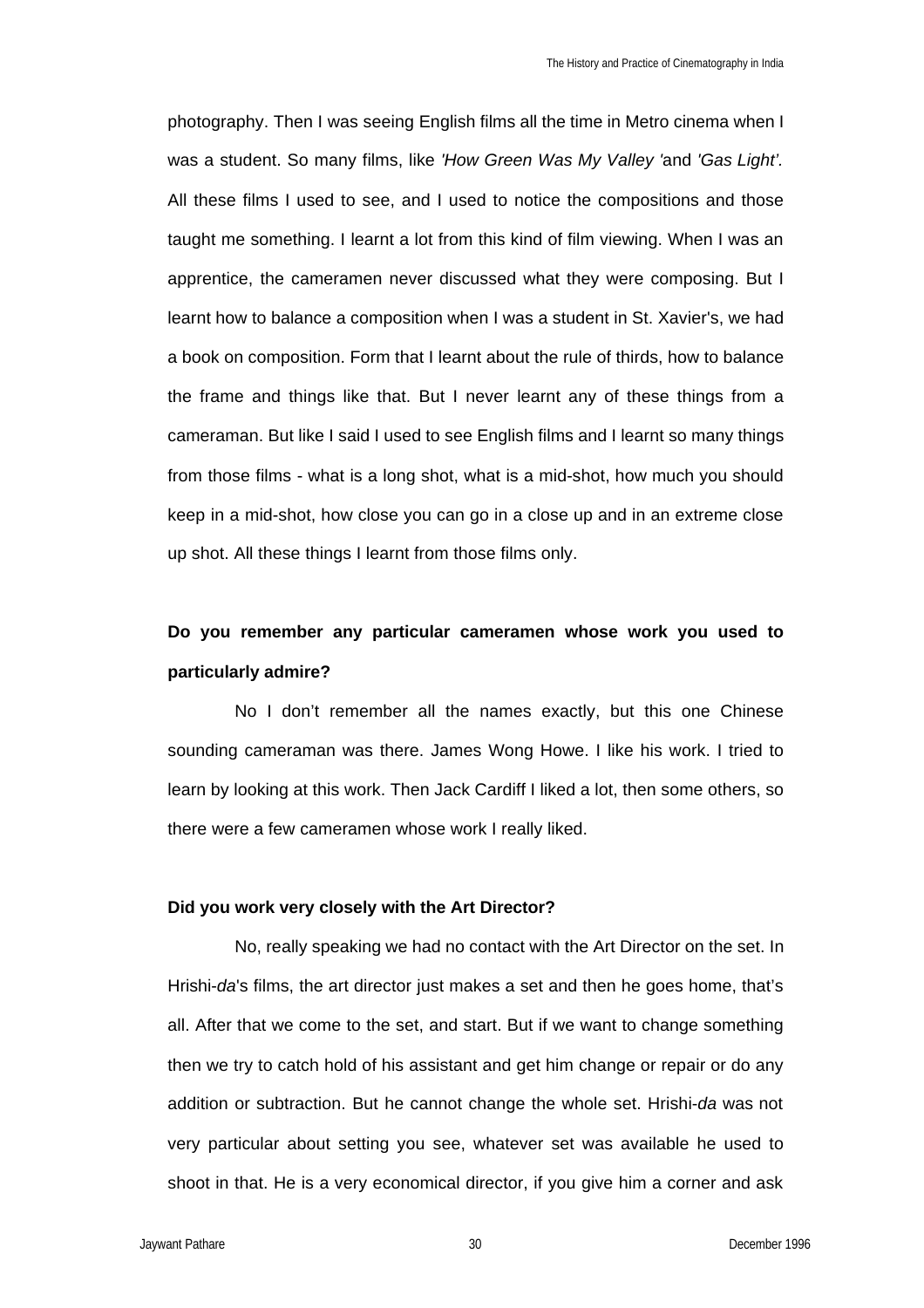him to shoot, he will shoot in that corner. But he will see that his scene is complete. Whatever he has visualized is there; he is after that only.

### **What are your views about shooting on location?**

Whenever we go to locations, we go outdoors. Here, location, means outdoors and exteriors only. Often we do this for a song or something like that gardens and hill stations - things like that. I remember that in *'Mem Didi'* we had some shooting in outdoors in the cities because we had wanted to give the special effect of a slum. Of course we had erected a set in the slum and done all our shooting, day as well as night scenes in that location. We used to cover the set from above with white cloth and shoot inside that. This way some light would filter through and apart from that we used to give some additional light, to give the effect of a slum, with dark patches in some parts and light patches in other parts. But we shot only one film like that that - *'Mem Didi'*.

# **What about shooting in houses and bungalows that are specially rented out for films?**

Yes, nowadays it is quite common to hire bungalows for shooting, but we have to work with whatever is available there, and we cannot change anything...I suffer a lot from the point of view of lighting in these situations. I often cannot give the light from the proper angle, if there is a wall where I want to put a light, I cannot break the wall. Sometimes there is no place to keep a back light. So it can be a real tragedy for a cameraman when you are shooting in these circumstances. So we have to think of ways around these difficulties. Perhaps you have to work with the positioning of the actors against the background to create more depth, sometimes maybe you can give a sidelight if there is no place for a backlight and so on.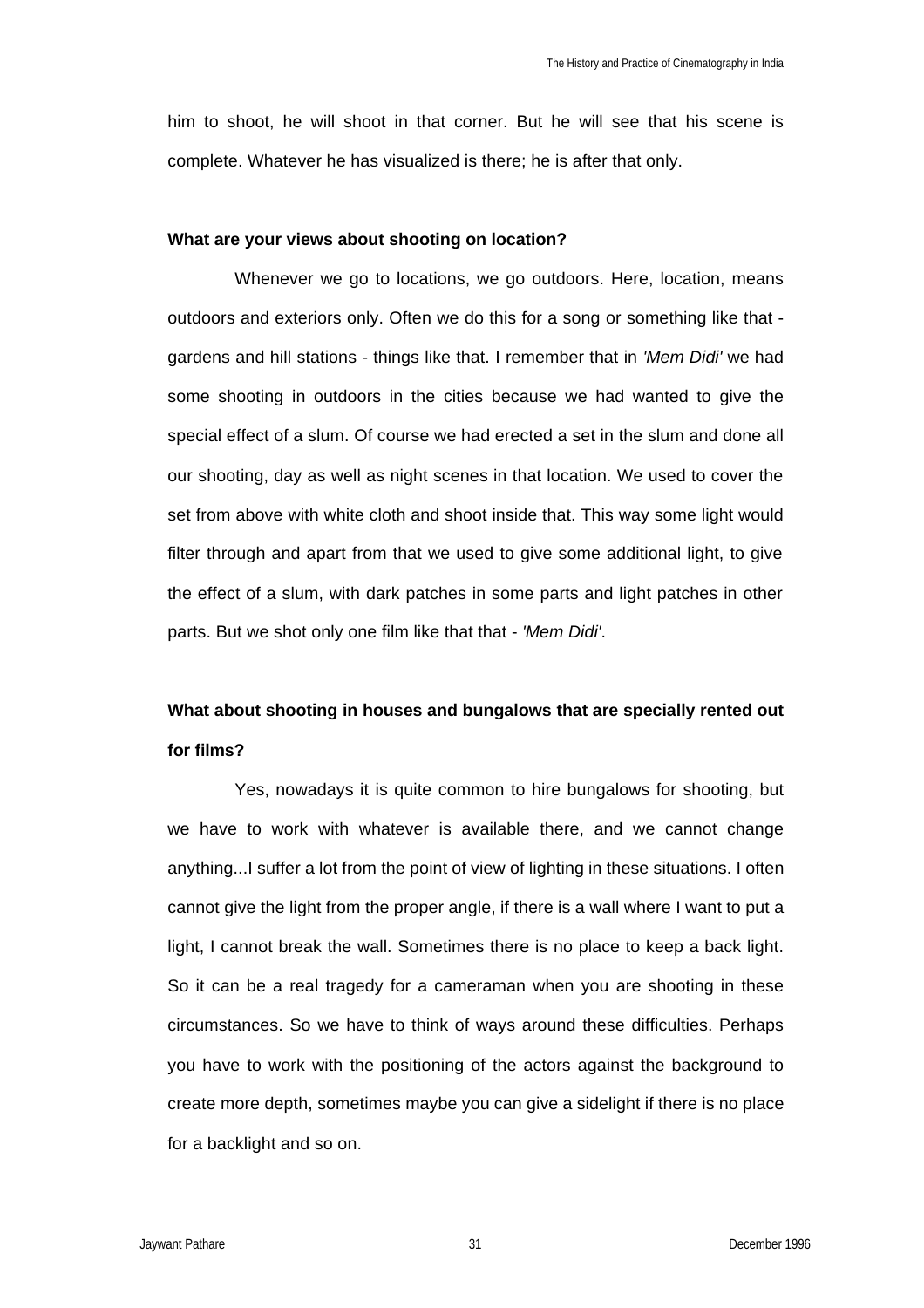# **Do you measure the difference in light between main lights, highlights and background lights, or are you flexible about these issues?**

I change only the highlight; the highlight on the face of the hero or the heroine is the only thing that I keep checking. All the background lighting is done keeping this in mind. Now supposing your face light is at a hundred foot candles, in that case I will see to it that the background is a little less than that. But I will not go and measure the background exactly. Some cameramen do that. But with me it's a judgment of the eye, you have to judge how much light you are going to keep in the background.

### **Do you have any preferences in terms of the speed of the stock?**

I haven't used high-speed stock much, only in some exterior night scenes in outdoor locations, because it gives you a larger margin and you can use less lights, because sometimes you don't get many lights. At that time highspeed stock is useful. We worked mainly with 100 and 200 ASA. Then 500 ASA came in B&W. Now we have high speed colour stock also - 500 ASA and even more than that. I don't exactly remember, but I think I used 200 ASA in an exterior night scene in the outdoor location in *'Mem Didi'*. It was a marriage scene, with lots of people and trucks and so on. I used 200 ASA but it was not much different from 100 ASA. We did not have as many lights as we could get in the studios, so the 200 ASA helped to make it as good as 100 ASA. But with Hrishi-*da*, we worked mainly in the studio, so we did not have to use high-speed film. I have never used 500 ASA, not in B&W or in colour.

## **Did you like to work on a particular aperture?**

Yes, I used to mainly work with an open diaphragm. 2.8 f stop, 100 foot candles, 2.8 or maximum 3.5, is how far we used to go. In *'Anaari'* I had gone as far as f11, in the studio, because Hrishi-*da* wanted Lalita Pawar and Raj Kapoor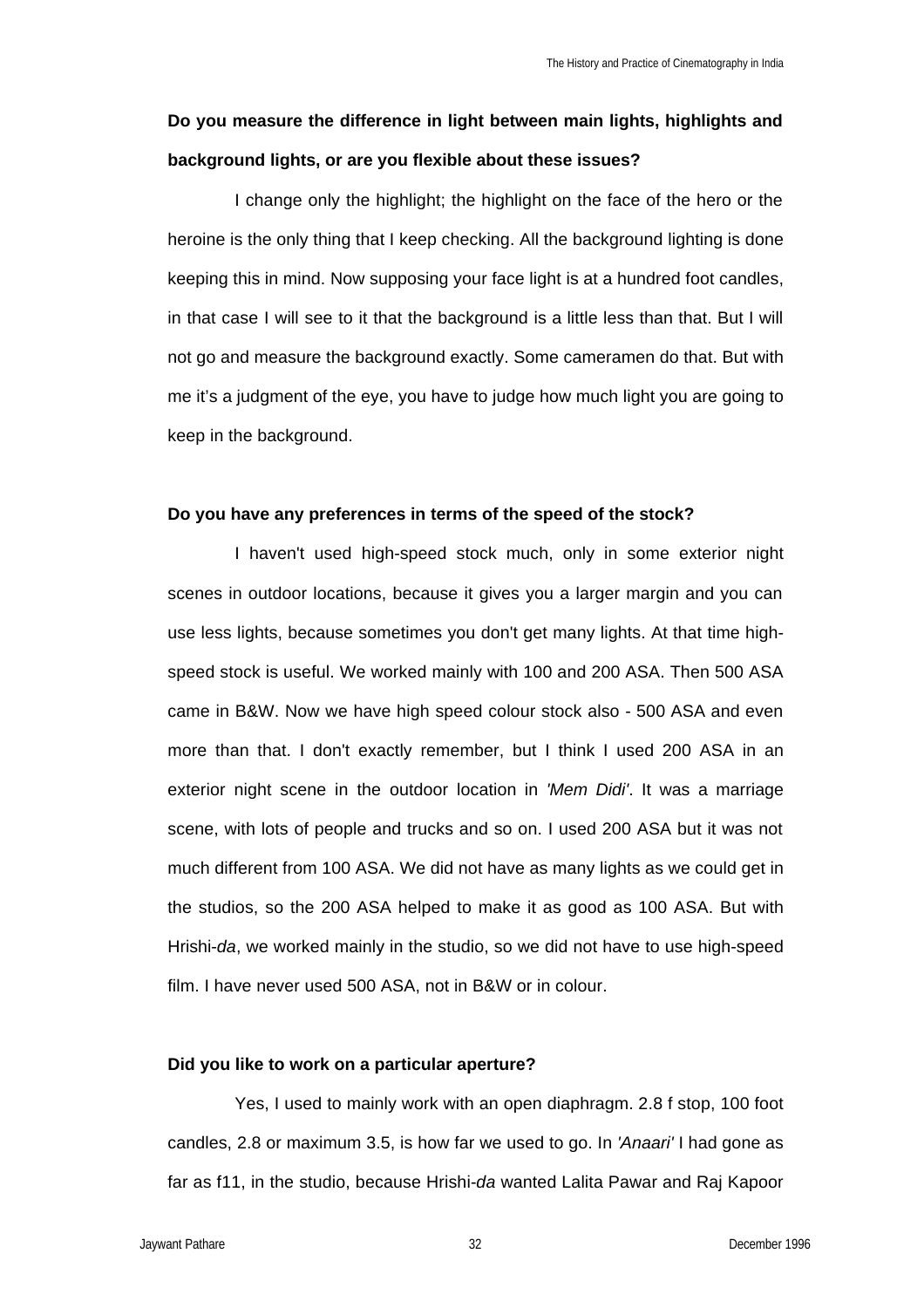both in focus, in the same shot. Raj Kapoor has a big close up and she is standing quite far from him on the staircase.

I said, "How can you use f11 in the indoor?"

He said, "I want this effect, I want both of them in focus because both are talking in the same shot"

So I brought all the lights into the set, all the 5KWs and 10 KW and put three 5 KW lights on Raj Kapoor.

He said, "Yeh kya ker rahaa hai, jalaa rahaa hai humko" (What are you doing, you are burning me)

I said, "Ask the director, he wants 'deep focus' "

Then Lalita Pawar also got angry, she shouted, "How much light are you putting on me, I cannot see, I cannot speak the dialogues, I am perspiring all the time" but I said, "Please, let us do these shots". So in that way I had taken this scene at apertures of f8 and f11.

#### **What lens did you use for these shots?**

I used the 35 mm lens for that. The wide-angle lens was also not available at that time. There was a 25 mm lens but it had some defect in the corners. The corners would get dark. So I used the 35 mm lens and put these lights and took it. We had to use plenty of lights to do it. An aperture of f11 means around 500 foot-candles on the face and that too from quite near. Three 5 KW lights on a single actor, and then in order to make the background match I put all the solars and all the remaining lights on.

That was quite an experience. But sometimes, you see, if your director requires something to realize his visualizations, you have to do it. He wants two characters in the same frame, separated by some distance, and he wants then both answering, questioning, answering - you see, something like that. And both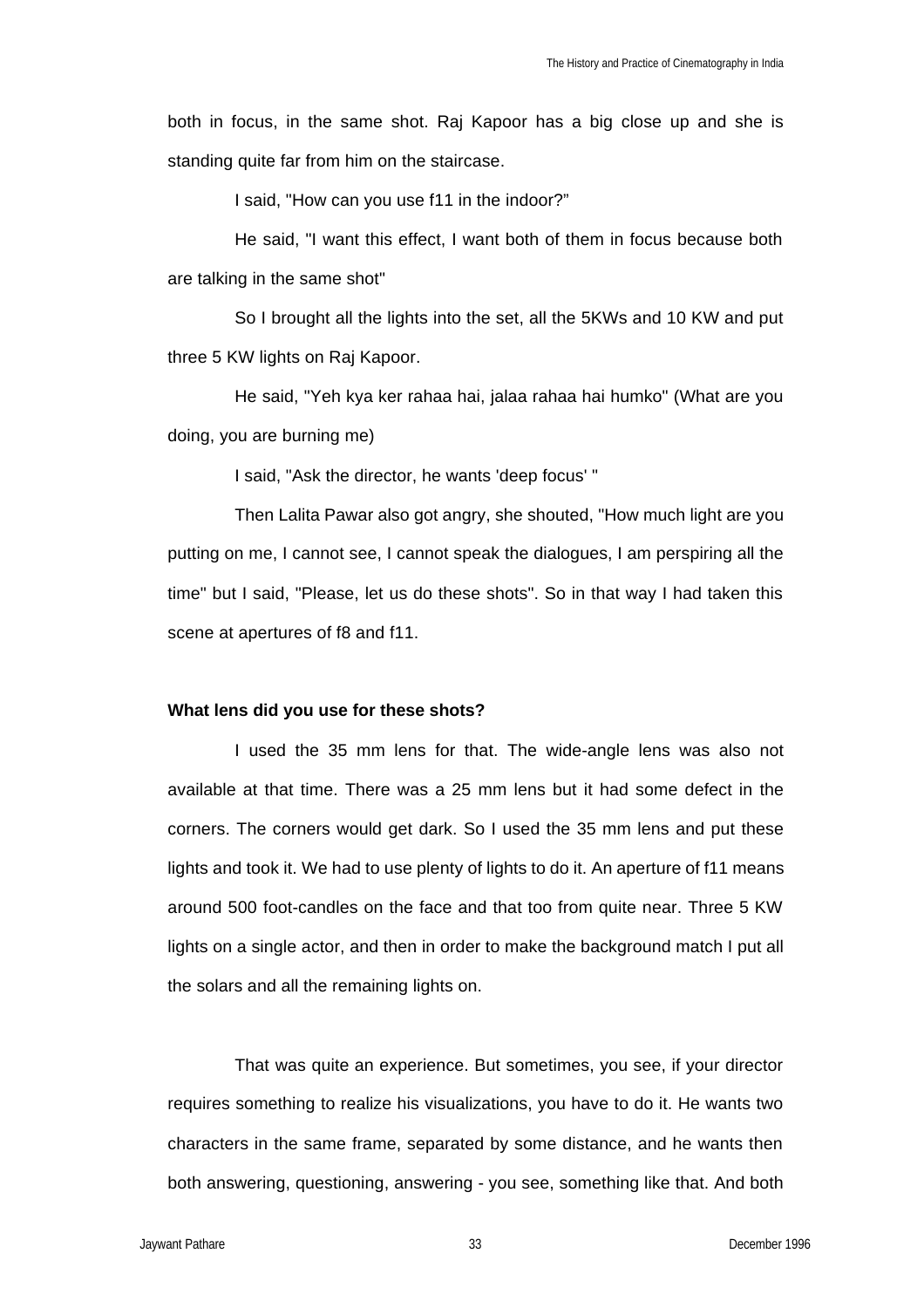faces are in front of my camera. It even one of them had his or her back to me it would have been different. But both are facing my camera. I cannot keep one of them in the dark or out of focus

**Can you talk about your system of lighting? Each cameraperson begins lighting in a studio is totally dark. You have to start lighting and then you have to carry on. Could you describe your system, how you start, and how you carry on?**

First I go on the set and see the set. I see the windows, I count how many windows and doors there are. Then I get the scenes from Hrishi-*da*'s assistant and check, is it a night scene or a day scene, things like that.

But every set is a blank set, so now I have to visualize the set. I have to visualize, suppose - this is a day scene, there is this window there, suppose it's a morning scene in the script, the characters are having tea or breakfast or something like that - then I will visualize that the sunlight is coming from the window on the wall, another light from some other source is coming on to the faces of the artistes, I have to think what can that source be, then there has to be fill-in light as well. So this is how I visualize before I start lighting. I think about what I am going to use and how I am going to use it.

If it is a night scene I see if there any light (practical) on the set, if there is no practical we just ask the art director's assistant to provide table lamps, reading lights or bracket lights or anything like that. Then I can play with the light. So this is my requirement. I just see the set and I get my requirement worked out and that's how I start lighting. But without some source I don't do lighting. I must see some source of light on the set. If you are shooting a stage show or something like that then there is no restriction on lighting, we can do any kind of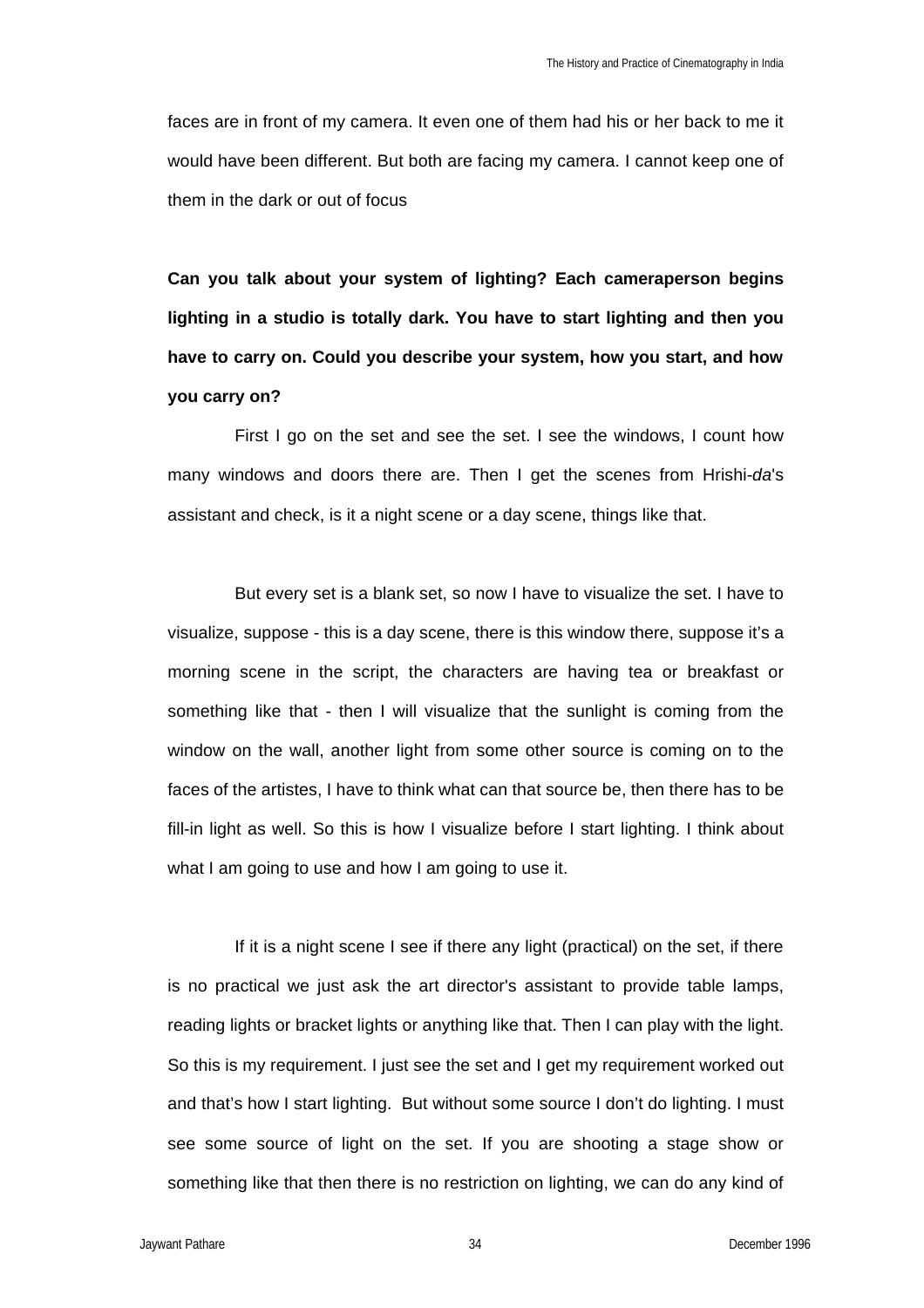lighting, then there is no right or wrong lighting.

#### **Are actors and actresses fussy about the kind of lighting that they get?**

Previously the artistes used to be very particular about their faces and all that. I have already told you how I had my own way of shooting the faces of Nargis and Meena Kumari. But even then, some of the heroes were quite particular. Biswajit for instance, always liked to look more beautiful than heroic. He used to tell me, "chokhta achhaa banaanaa hai" (The eyes have to be beautiful) and I would tell him "baneygaa, achha banayegaa" (I will make them beautifu). Dev Anand alsoappreciated good lighting. Dev Anand was very particular about his face lighting. He always wanted to look the same as he was in his earlier films. But generally they were quite co-operative.

The artistes used to ask us, "Where should I stand". And then we used to make a mark, a chalk mark on the floor. We used to tell them that they must come and stand on that mark and look at a certain point and only then their face will look good. So they used to come and stand exactly on the mark. If by chance they don't come on to the mark they will say "No, we will take one more take because I am not on the mark." Sometimes, I made a funny cut out face, and put it on a cutter stand at the correct angle and distance and I would tell them to look at this face. In this way I would get the correct face lighting for the actors and actresses. They used to co-operate with us, because they knew that what was beneficial for me was also beneficial for them. After all, if a heroine looks good I also get some name and she is also happy because she is looking beautiful. So this co-operation was there and that's how we worked.

In my days I was very lucky in terms of the artistes I worked with. Whether it was Rajesh Khanna, or Amitabh Bachchan or Guru Dutt or any other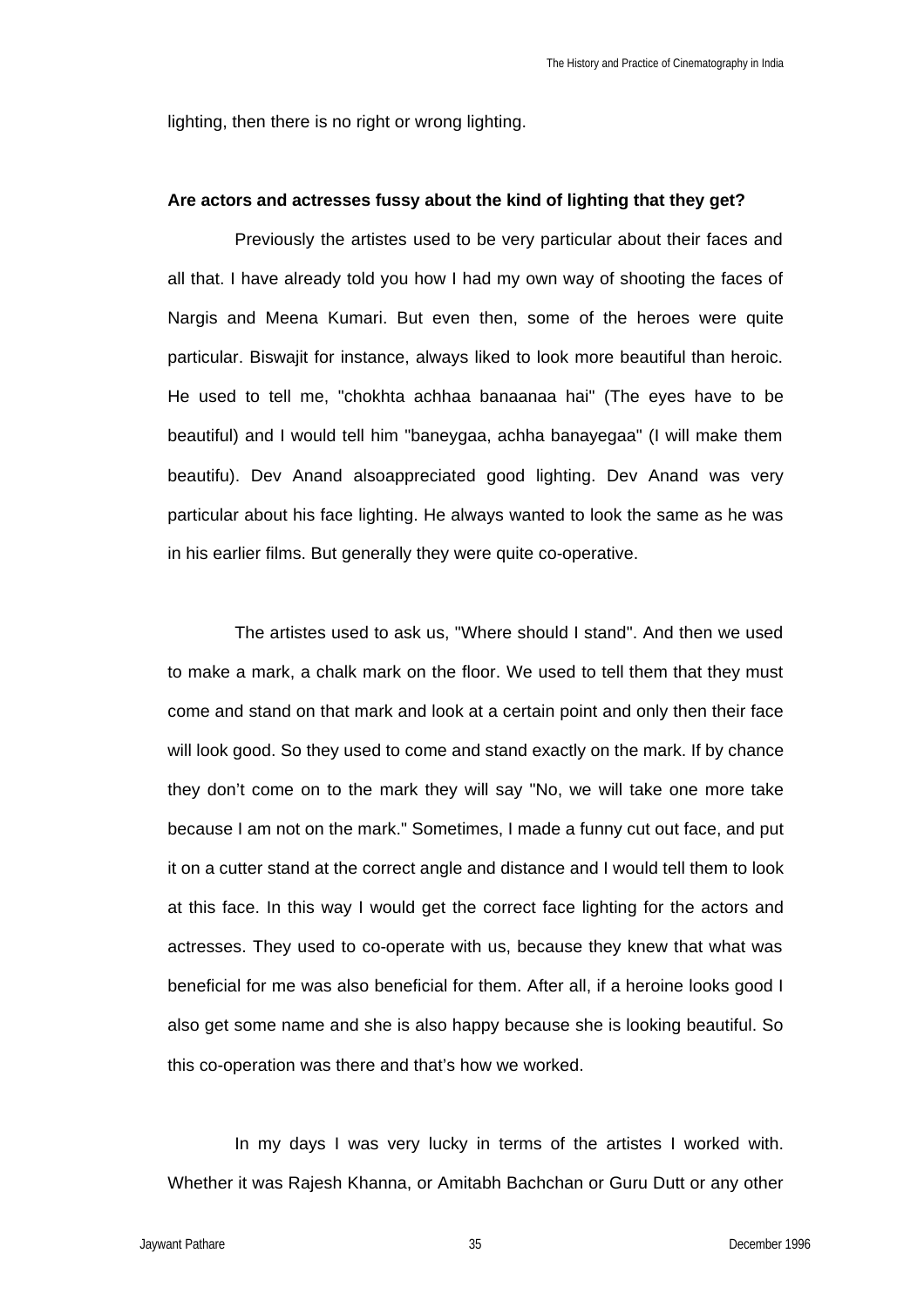hero, I never heard anyone of them say anything about the lighting because they knew that I would do perfect lighting and it will be good for them.

I have heard that nowadays some boys, some of the new heroes demand that the lighting be done in some specific way because they think that is how they look beautiful. One of my friends told me that when he was working with Aamir Khan, he had done some slightly 'toppish' kind of lighting, then Aamir Khan told him, "Please take that light next to the camera and bring down it's height. He wanted no shadow on his face, just some flat lighting, because someone had told him that he looks good in that. The cameraman had to agree. Of course this sort of thing is not good for the cameraman.

#### **How did you approach the visualization of a film like** *'Anand'***?**

*'Anand'* is a dramatic picture, but with a difference. Rajesh Khanna is suffering from cancer. So in the beginning I thought I should make it dramatic throughout but when I read the dialogues, I realised that Rajesh Khanna's character is lovable and happy. Sad film, happy character. You know what the dialogues are like "Kal marna hai to aaj kyun rona?" (Why cry today if you have to die tomorrow) and "Kal marne do, aaj hunso khelo" (Laugh and be happy today, death is tomorrow, another day)

So I treated him all the time in "happy" terms. Till his death scene. In the death scene I changed the lighting, otherwise throughout the film I never did any dramatic lighting. I took the lead from the attitude of Rajesh Khanna's character. And so, for this sad film, happy lighting was needed.

### **What would 'happy lighting' mean?**

Happy lighting means, … what we call "goody-goody" lighting… The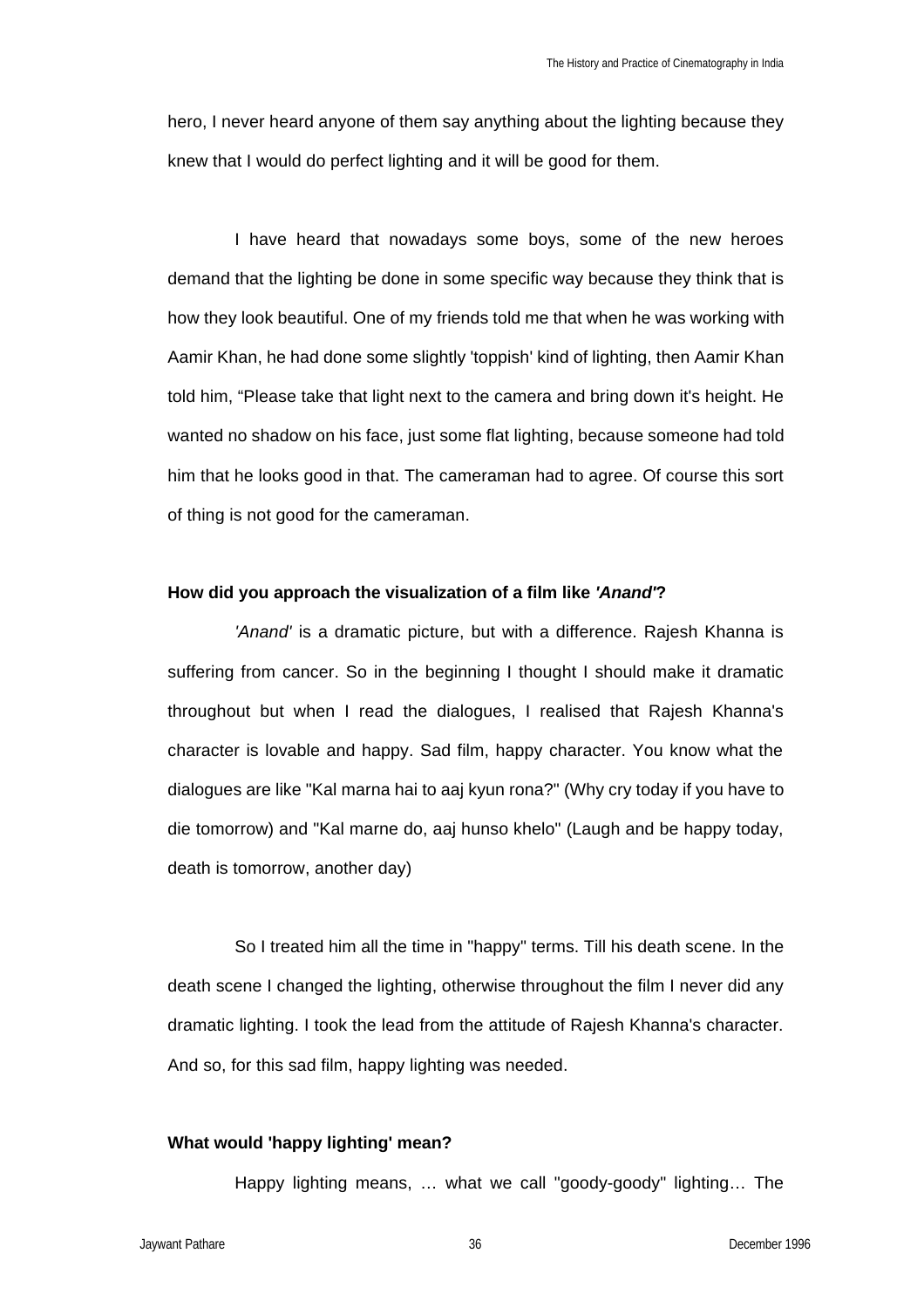face should look good. A charming hero should look like a charming hero. A 'chocolate box hero' you may say.

## **And what about 'Namak Haraam'?**

*'Namak Haraam'* had some dramatic scenes. I tried my level best but actually I couldn't get the drama because they swallowed the drama themselves. When Amitabh is there, he is very good at the fighting scenes, so our lighting was secondary. But anyway I tried my level best to work on the dramatic moments. For instance, there is that scene when Amitabh comes into the *basti* and shouts "hai koi mai-ka-laal..." - it was outdoors, so I had no scope to do anything with the lighting, but I changed the angle to make it a low angle shot, to give him more prominence in the frame.

### **Did you do any glamour lighting?**

No, I have not done much glamour lighting. But in one film I have used glamour, especially with Sharmila Tagore. There was one film called *'Satyakaam'*, in which she is supposed to be a prostitute singing in front of a Nawab or something like, so there I tried to glamorise her a lot in that scene. That is the only film where I remember that I have consciously glamorised her.

 Otherwise I had photographed her in *'Anupama'* also, but with soft lighting. I would shoot the songs before sunrise. For one song we started at about 5:30 in the morning and by 6 o'clock we took the shot. It was shot in reflected light from a skylight. She is seen picking flowers, while Dharmendra is standing. It was supposed to be taken in the evening but I said that evening light is there for a very little time. In the morning one can shoot for a little more time than in the evening. So we shot that song for two or three days, early in the morning. Then we used to start the regular shift at 9 o'clock. That morning light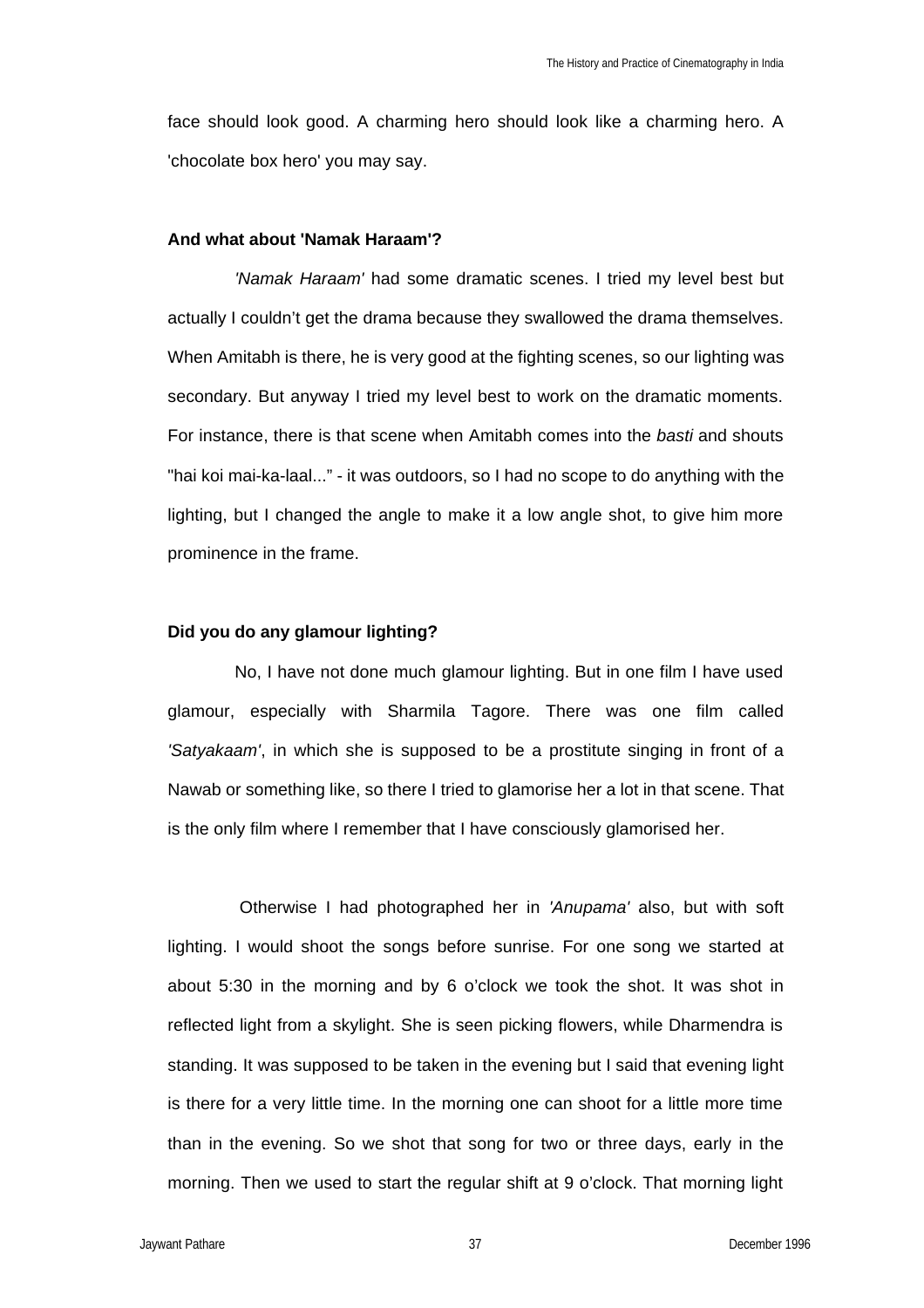worked very well for that particular effect.

# **Could you talk about how much money was paid to cameramen and to assistants and so on, and how that was has changed over the years?**

In the early days payments were very low. When I first joined as an assistant in R.K. films, I got 250 Rupees per film as an assistant. Then ultimately I got up to 1000 Rupees as an assistant and 2000 Rupees when I became a cameraman. After that I was working there on a regular monthly salary. Later, when I joined Hrishi*da* I signed a contract, a payment per film contract. I started with 20000 Rupees, then 30, 40, 50. I reached up to 70-80,000, that's all.

### **And how long did it take to shoot one film?**

With Hrishi-*da*'s we used to shoot very fast. That meant relay shifts. You will not believe it, but *'Anand'* was made in just 45 shifts. Then *'Anuradha'* we did in 25 shifts because Leela Naidu was at our beck and call. She was with us all the time. Balraj Sahni was also not working anywhere else at that time, so he was also there all the time, so we started and then finished the whole film in two or three sets, in 25 shifts.

#### **What were the budgets like?**

B&W film budgets were comparatively much less than what normal film budgets are nowadays. Hrishi-*da*'s budgets were very small; he is a very economical director. He does not retake any shots, if he feels that the artiste has done a good take then he will not take any more takes. He did not even listen to Amitabh when he sometimes asked for a re-take. Hrishi-*da* would say "What I have seen is correct, and you should agree with me if you feel that I am the director and I know my job." So, in that way he was very economical and he is not fussy about all sets and things like that. If there is a mistake in the set he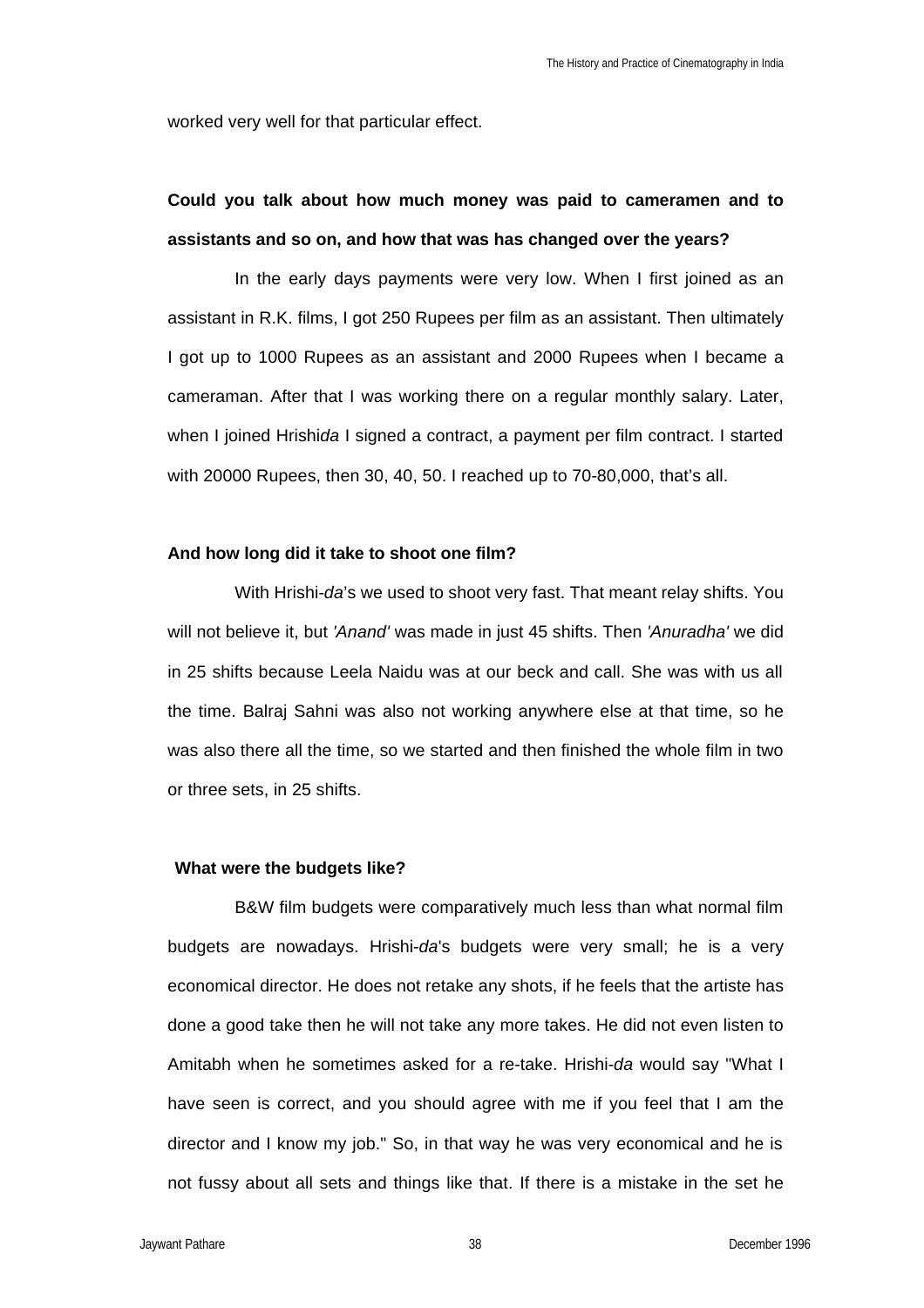would just point it out to the Art Director, that is all

### **What would have been the budget for** *'Aah',* **about 10 lakhs or so?**

*'Aah'* was made in 25 lakhs or something like that. This was because R.K's scale was bigger. His canvas was big.

### **So** *'Anand'* **would have been made in a much lower scale?**

Of course. But artistes were more demanding of money. Otherwise, our other extra expenses were very less.

## **How much did the artistes take?**

I think Rajesh Khanna used to take at that time 20 lakhs Rupees or something like that, 15-20 lakhs Rupees per film. For '*Anand'* he took 15 lakhs Rupees. After '*Anand'* his price shot up.

**We have been reading a lot about 'breach of contract' cases in the journal of WICA (Western India Cinematographers Association). Was it very common for productions to get stalled, payments to be delayed, or not made, would new agreements be drawn up in the case of stalled productions?**

What happens you know is that there is a tendency on the part of the producers of looking at the technicians in a very different way from the way that they look at artistes. They think technicians are working just for the fun of it. But we are not working for fun. We are working for bread and butter. But this attitude is there.

Artistes are paid very well because if they don't come on the shooting they (the producers) are lost. Music directors don't even compose the music until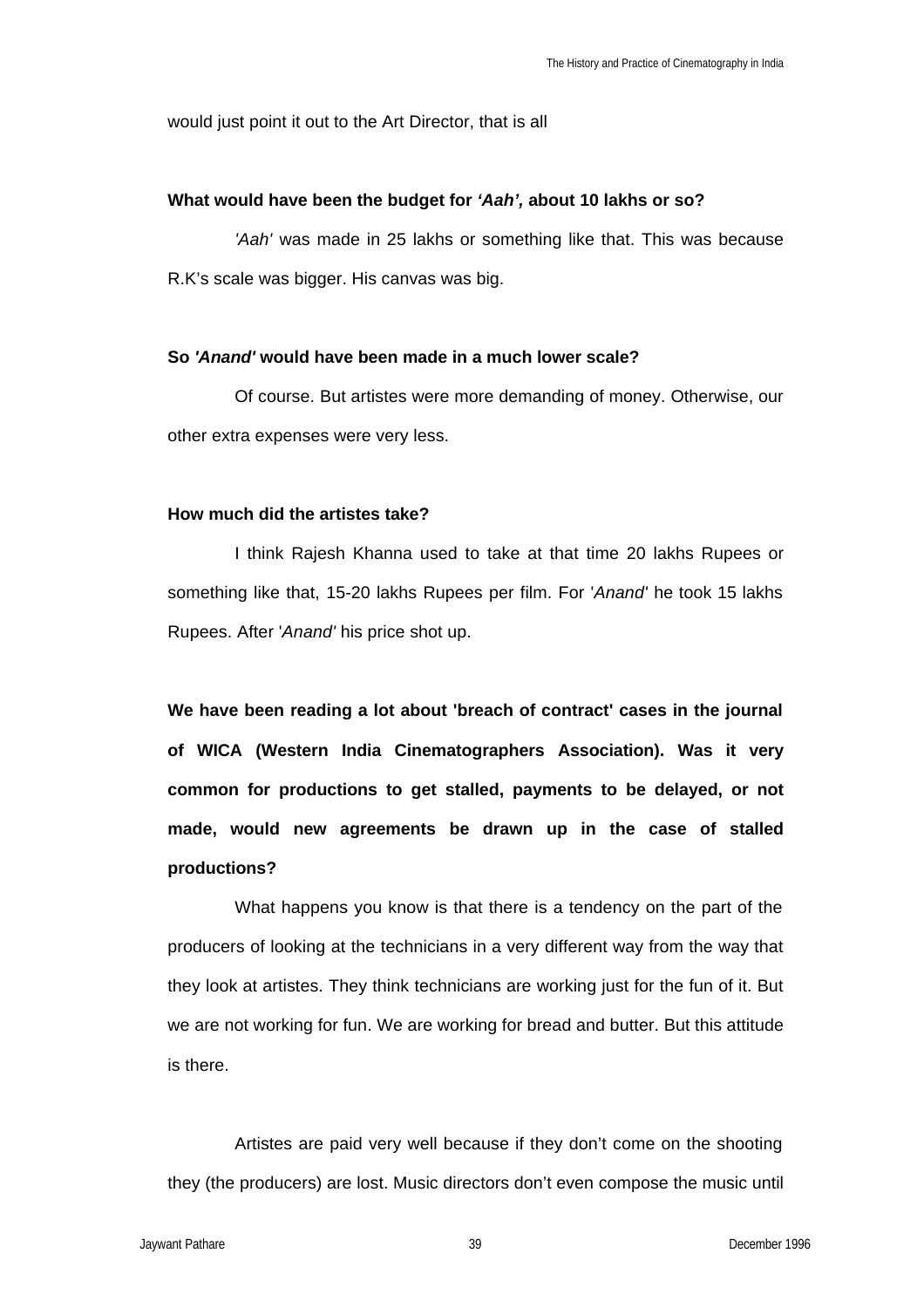and unless the producers pay them. Singers get paid in advance, so do dancers and fighters (stunt people). But technicians -photographers, sound recordists and editors they are don't bother the producers, so producers think that we don't need money. So that's why these cases are there. Some people take us for granted. They will say things like, "2000 diyaa naa, baad mein dete hain, picture lagne do" (Haven't I given you 2000, the rest I will give you later, let the film run). Sometimes they ask us to wait for the complete amount till the film is complete, or till after it is released.

Nowadays, our association has started telling us to sign an agreement about the payment with the producers and told us that a copy of the agreement should be deposited in the association office. So that office will take care of any dispute. So there are fewer cases of people not being paid or not being paid on time nowadays.

But in those days, in my days, people used to cheat. I have lost about 25,000 Rupees up till now. 15,000 Rupees when I worked with Rawail. Then I did another film in which the producer also cheated me. Gave me a post dated cheque that bounced. That was in *'Satyakaam'*. I lost 15,000 Rupees there.

So that was the way it was going on. But, some technicians also don't take care. They neglect their own interests sometimes. They don't sign the contract and then come to the association and say that they have lost money and have not been paid. They should make sure that they sign the agreement and send it to association so that the association can take action.

## **What action does the association take?**

Association can stop the film's shooting by sending a notice to the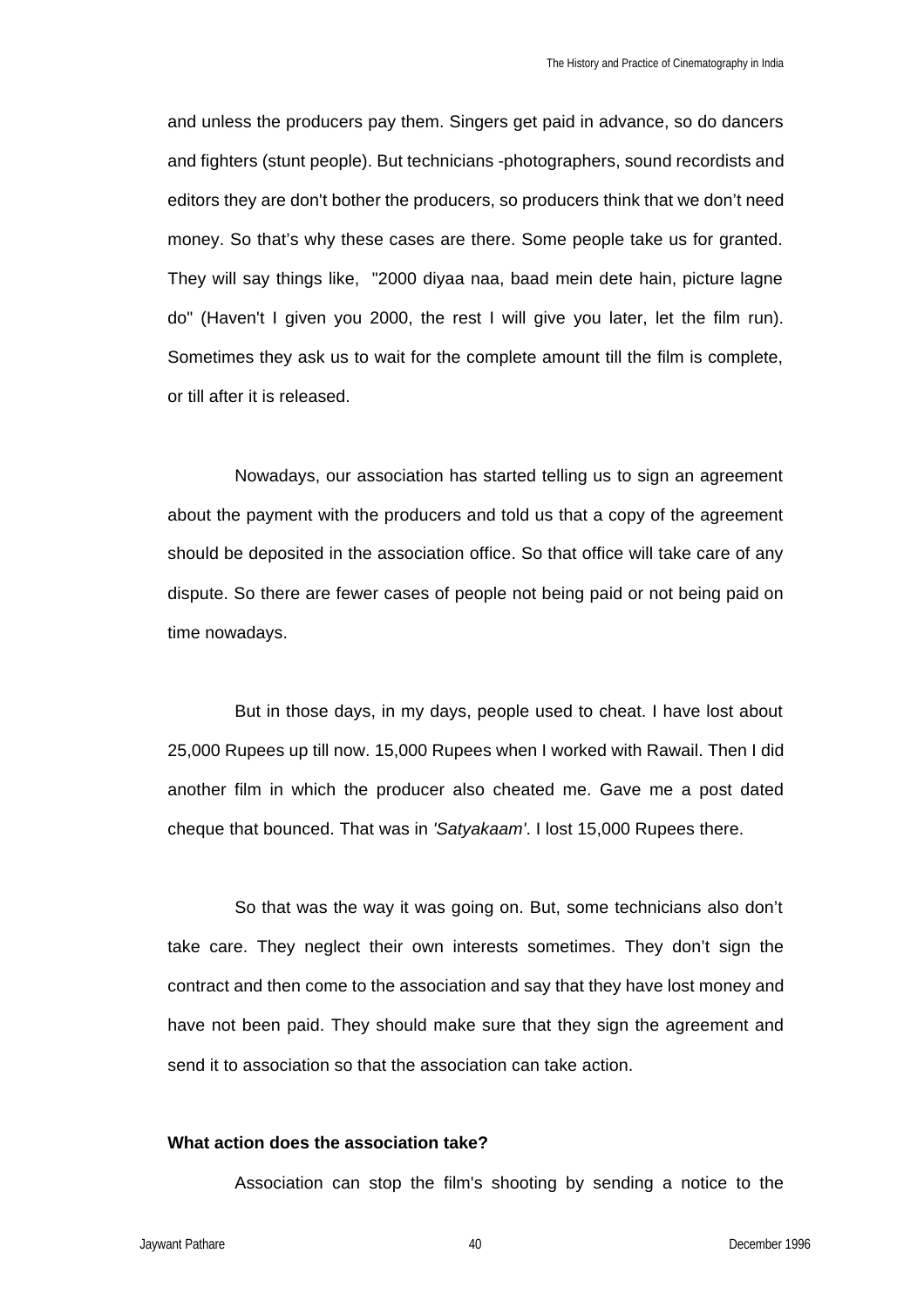Industry's federations or associations that such and such a technician has not been paid. Sometimes the Federation takes action or use their influence with the producers to make the matter move. Or the technicians just stop the work till the payments are made. So at least some barrier is there now. You can stop the picture. But the system should be that the films cannot be released until all payments are done. This should be made into a law.

#### **Who would make the payments?**

The producer. He would pay everyone, all the artistes, technicians and the director as well. Sometimes assistant director is not paid, but the director is paid. It happens like that.

# **So producers used to have preferences for different cameramen? Different cameramen whom they used to like?**

Groups would form, depending on who worked with whom. Like Dev Anand had Ratra, Guru Dutt had Murthy, Raj Kapoor had Radhu Karmakar and Hrishi-*da* had me.

## **So these groups arose out some aesthetic similarities or from personal liking…?**

You can say that it would come from some form of 'understanding'. There must be understanding between cameraman and director. Director must know what is the capacity of a cameraman, what can he give me and I (cameraman) must know what he (director) wants. If you are a director I must know what kind of work you want. What style of work you want. Hrishi-*da* never used to discuss much with me because he knows what I can give and I know what he wants. If he says I want a long shot, I know what kind of long shot, from which angle. I know it and he knows the same thing. So that understanding is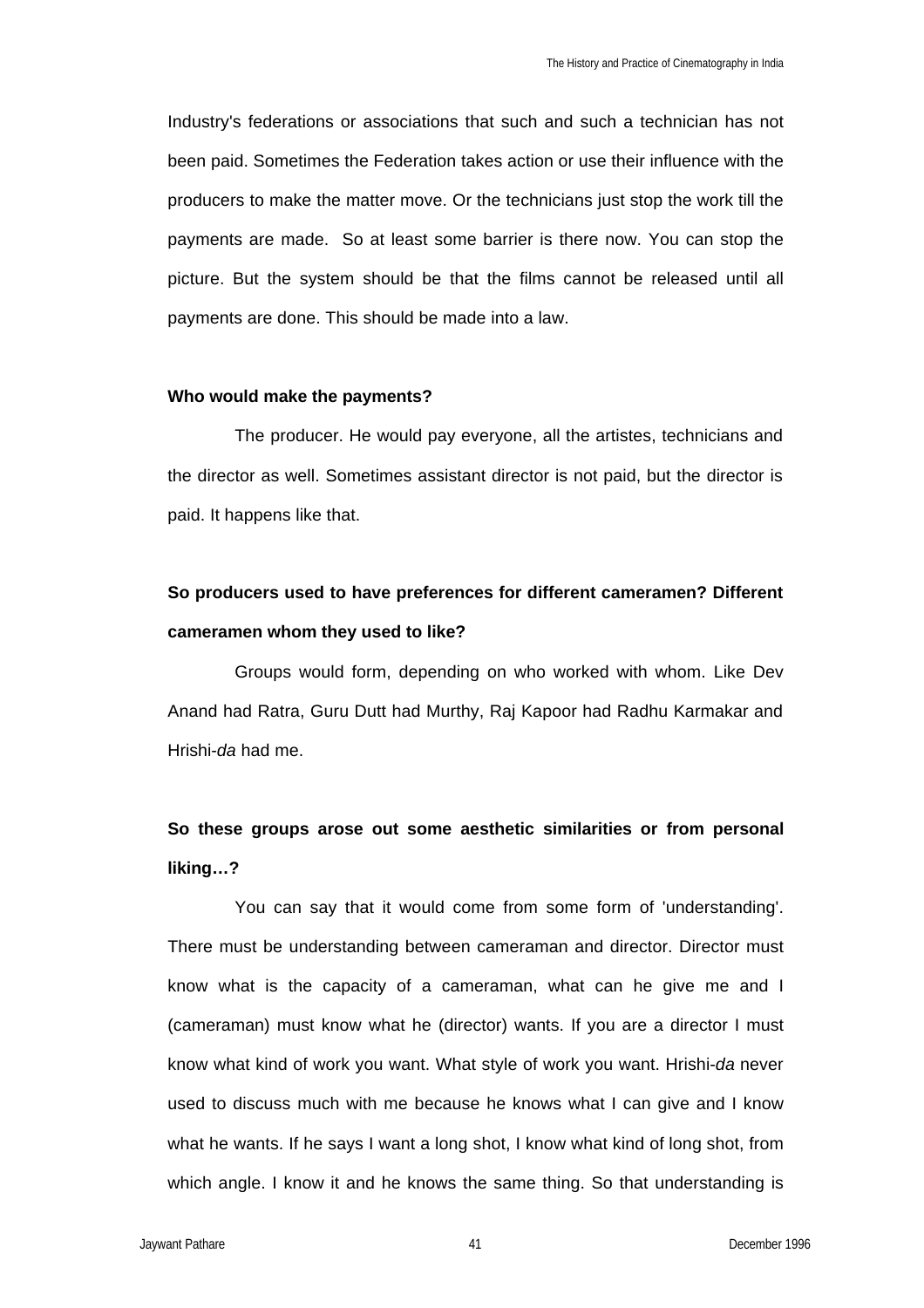very important.

That understanding was the reason why these groups were formed. A cameraman becomes attached to a group of people, a director, or a company, and over the years the understanding forms…

## **Were your assistants paid by you or…?**

No, by the producer. Some cameramen pay their assistants but I never did that…

### **Was that the earlier system?**

Yes that was the earlier system. Some cameramen still do that. But I have also heard that cameramen take money form the producer for the assistants and then do not pay them. But I would insist with the producers that the assistants be paid before I was paid. Fortunately, Hrishi-*da* had mainly good producers, except for one or two. They used to pay whatever they said they would pay. In instalments, of course.

# **Can you tell us little bit about your assistants. Did any go on to becoming cameramen?**

Two of my assistants became full-fledged cameramen but they died. One was Sitaram, a south Indian assistant who worked with me. He worked with me for 20 years but recently he died of a heart attack. And another fellow was Mohan Lulla who also became a cameraman, he also died 6 years back. So it is unfortunate to say that my two assistants are not working. But one of my assistants, Prakash Anadkar who has been working with me last 15 years, now works as a cameraman in Marathi pictures in Bombay. But he is able to work as a cameraman in Hindi films as well.